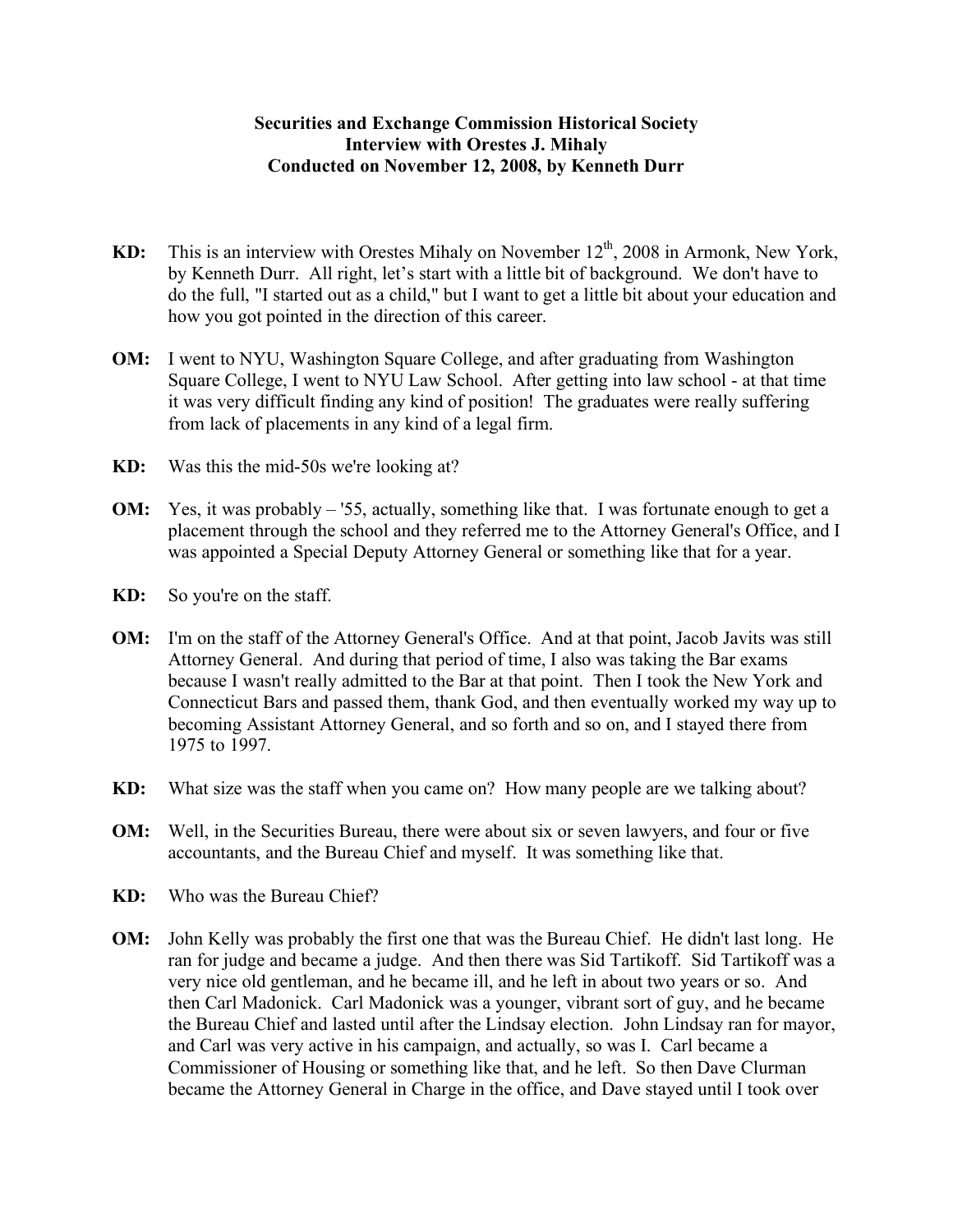and became the Assistant Attorney General in Charge of the Bureau of Securities, and that's the timeline.

- **KD:** Sometime in the mid-70s, I guess?
- **OM:** I became Bureau Chief, let me see, 1975. I was appointed by Louis Lefkowitz.
- **KD:** It sounds like you did a one year sort of internship deal or something like that. Did you go right into the Securities Bureau then?
- **OM:** Yes I did. That's where I started out, in the Securities Bureau.
- **KD:** What was it that prepared you for that? Why did they put you in there?
- **OM:** I have no idea. They probably thought that there was a need for some young man to shuffle the papers around a little bit. But actually—my first assignment in doing that was—no, this was later, a different time period. I was going to refer to listening to wire taps, but that came later. I started out just doing things, and sitting in on hearings and actually watching the accountants, they didn't have ways that they do their checking of the accounts now. They used to have the books. You brought the books in from the boiler room, and you put it on the desk, and you went through every entry in the books, and the ledgers and so forth and so on. It was a tedious job! And the accountants were well versed in how to find out what was wrong with what they saw in the books, so to speak. There were some great accountants at that time. Barney Abramson was one of them, and Abe Pass, a guy named Al Gombar. They were fantastic people who deciphered what was wrong in the books of a broker, particularly a small broker. It was usually a small brokerage firm, so-called boiler rooms.
- **KD:** So you got introduced to boiler rooms pretty quickly.
- **OM:** Right away.
- **KD:** How did those typically come to your attention? Did you go out and find them, or was this all complaint driven?
- **OM:** Well, it depended on what the time period was. Probably early on, it was complaint driven. And later on, we became more aggressive in these things and knew where to look for them, so that's the way it turned out to be.
- **KD:** Tell me about some of the early experiences. I'm sure that when you were young and you're first doing this, some of them must've stuck in your mind.
- **OM:** One of the earlier ones when I was still a young member of the bar, I first came into the office and John Kelly had a case involving the Alaska Telephone and Telegraph Company. And there was a fellow by the name of Walter Tellier, who owned a couple of brokerage houses out of Hartford, Connecticut. Our office decided to prosecute or to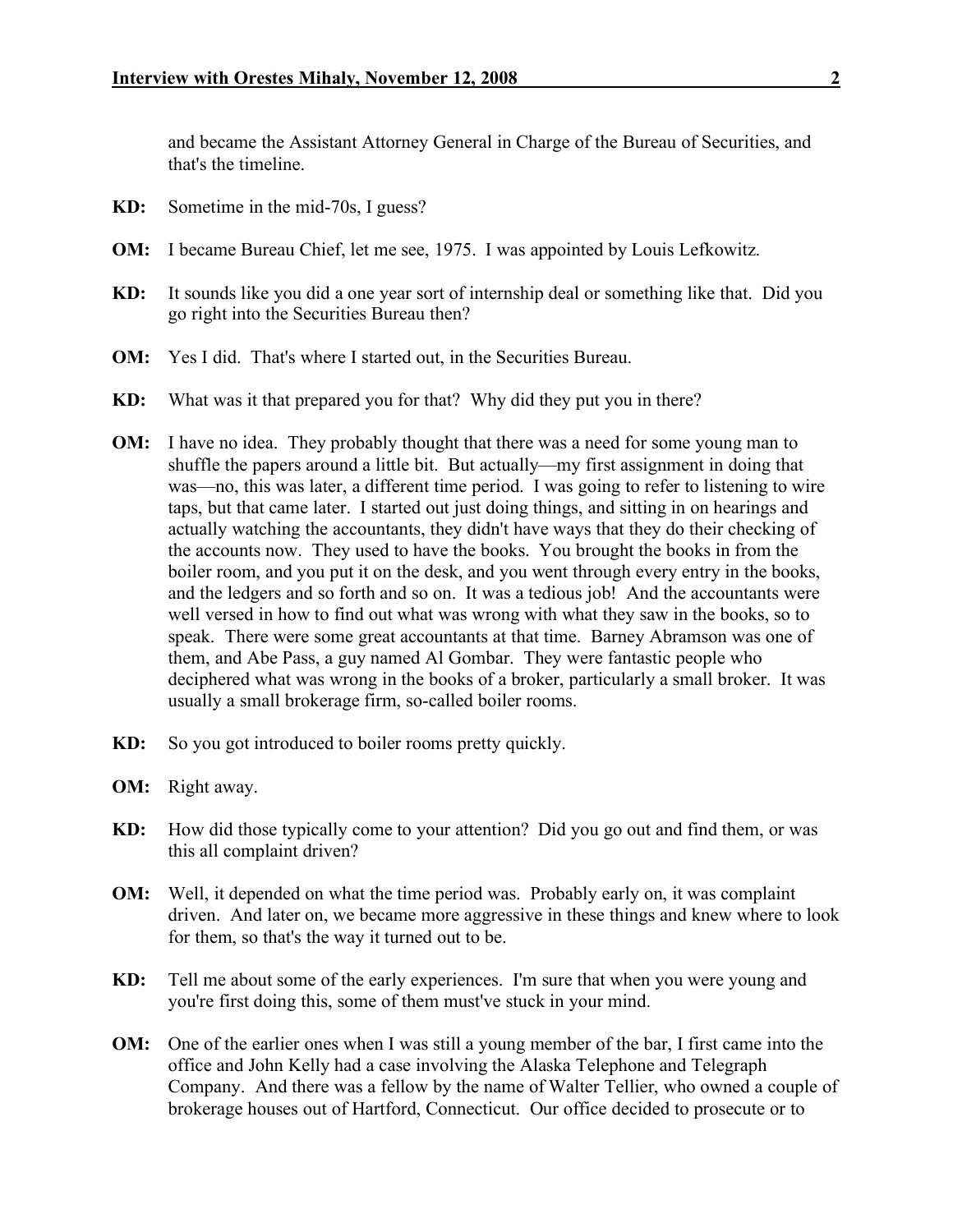look into his operations, and they actually sent out Kelly and Casagrande, the accountant, to the West Coast where the information was with respect to the AT&T telegraph company, supposedly, in Canada.

- **KD:** So you're looking at the securities they're issuing.
- **OM:** I was a young guy then, John Kelly told me that I had to interview witnesses for the trial the people who had bought the stock and were wiped out because it was a fraud. So I proceeded to call people in and interview them. And one of the people that I was able to interview was an old Scandinavian fellow who was a tugboat captain on the Hudson River. He had a daughter or a sister who was crippled, and he was supporting her, and he had been hoodwinked by the boiler room salesmen into buying this particular stock. So, naturally, I thought, using my wealth of knowledge at that time as to what would be a good witness in this particular case, I decided to recommend that he become a witness. The judge had limited Kelly to only having two witnesses of that type to testify at the trial. This was not a criminal trial. This was a trial for an injunctive relief.

I told Kelly when he came back, and he said, "Good work," and that he was going to put him on the stand, and he did. The guy was fantastic and proceeded to tell his story and how he was hoodwinked, and about his cousin or his nephew or niece of whatever it was - how she had been damaged by his investment. The attorney for the defendant, as Kelly walked back to his seat, said, "Where did you get that guy?" As a result of that testimony, to a great degree I think, we did get a verdict for an injunction. And, actually, the judge only allowed for, I think, a five-year injunction. In those days, there were permanent injunctions and less than permanent injunctions. And this particular case, the judge ruled a five-year injunction. When Tellier came in with his lawyer to sign the papers consenting to the injunction, Tellier said, "I got this coin. Now let's flip the coin. Heads it's five years; tails it's a permanent injunction." Naturally, Kelly refused,; he became only subject to a five-year injunction.

- **KD:** Yes, I can't see any reason why he would've taken that.
- **OM:** [Laughter] yes.
- **KD:** So you got as close as you could to widows and orphans. I guess that's the point when you're going out and looking for people.
- **OM:** Right.
- **KD:** That gets to making a case. Was this a difficult thing to do at that point? Was it hard to get sentiment on your side when you're prosecuting some of these people?
- **OM:** In my early days, I was more concerned about my being able to get across to the jury that what I was saying was worthy of their concern. And, actually, we were not trained too well. We were neophytes, or at least I was a neophyte. And some like Kelly, he was a more mature attorney, left the office to become a judge. I was just a 27-year old guy or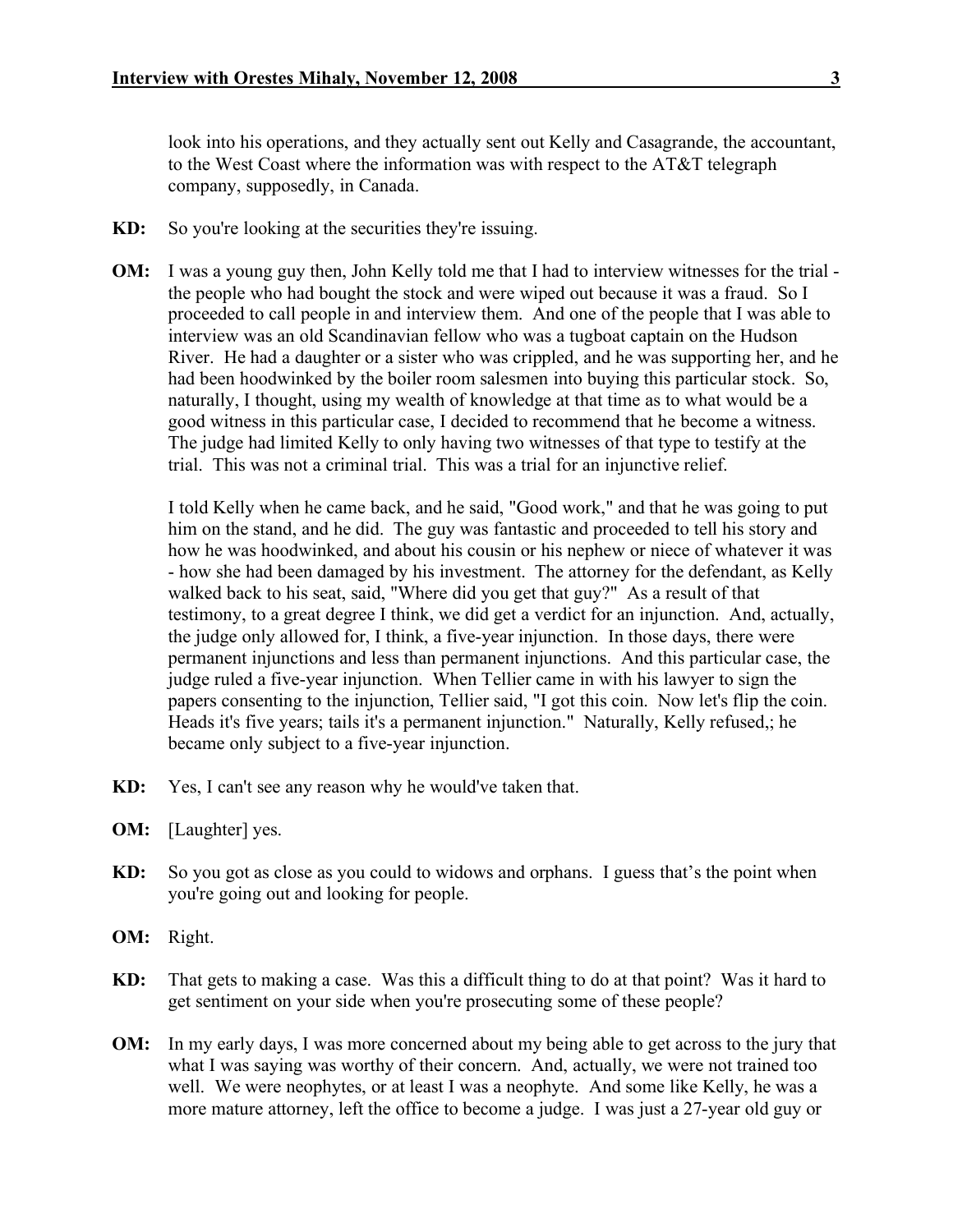something like this, so I certainly didn't have any training in trial practice, let alone a criminal prosecution. So you sort of felt your way around and asked the Assistant D.A.s how to do this, and what to say, and how to sum up, and it was trial and error, so to speak, and it was kind of difficult.

- **KD:** I would think that you would've left some of that up to the D.A. and the assistant D.A.s.
- **OM:** Well, depending on who the Attorney General was. If the Attorney General decided that he wanted his office to take the case under the Martin Act—the Martin Act statute in New York provides that the Attorney General's Office has direct criminal prosecution powers. And so if the Attorney General, who is usually running for office sometime in the future, and wants his name to become known in the press - one of the ways to become known is to have cases brought, and headlines returned that says such-and-such Attorney General's Office put somebody in jail. That was the main thrust of having the office prosecute people.
- **KD:** You were working for Lefkowitz, at this point?
- **OM:** Probably, at this point, Lefkowitz, yes.
- **KD:** Would he step in and take these things when you got into court sometimes?
- **OM:** No, not at all. No. It was all the Bureau Chief, whoever the Bureau Chief might've been - it would be me or one of the staff of the Bureau that would be prosecuting. Lefkowitz or Abrams would certainly be knowledgeable of what we were doing and encouraging us, but they didn't go into the court.
- **KD:** Well, what's involved in busting a boiler room? Did you actually go in like Elliott Ness and *The Untouchables*?
- **OM:** In some cases we did. We went in there with either process servers or police. At different times, we had actually state police assigned to our bureau, and they would participate in any raids that we made. One of the most significant cases involved Mineral Resources Corporation. This was after many years of uranium mines and things such as that where the boiler rooms were selling, interest in uranium mines. But they sort of ran out of the uranium business, and they figured that they were going to come up with something new. They came up with a precious metal that was lithium or something, that was supposedly in cans. And you bought an interest in these cans of—
- **KD:** Tantalum?
- **OM:** Tantalum. That's what it was! We knew that this boiler room was particularly doing this - solicitation of investments in tantalum and we knew where the boiler room operation was. It was off lower Broadway on a side street. We had several policemen and women, and went into the place and arrested them, took them out in the paddy wagon, literally in the paddy wagon, and took them down to the jail house.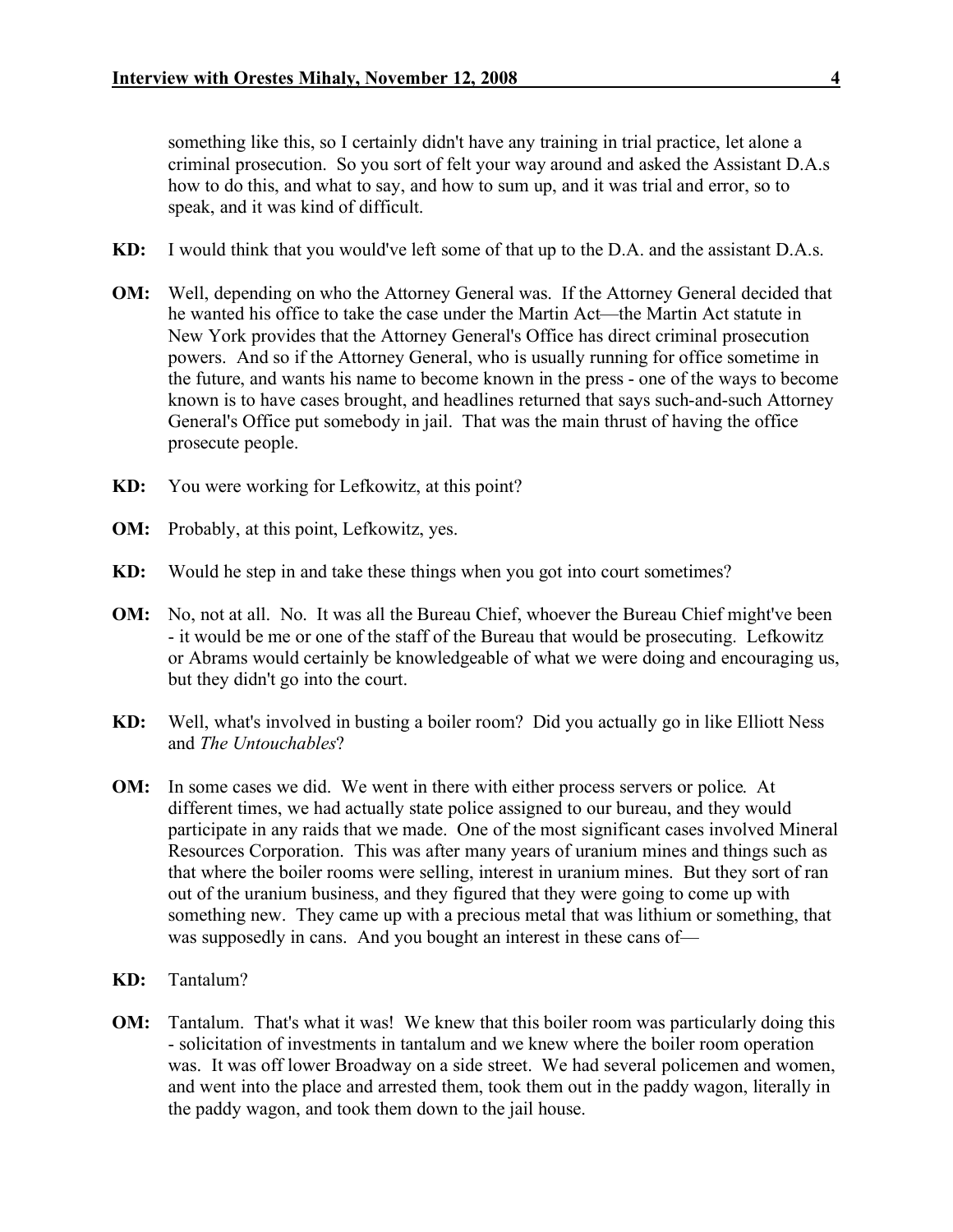- **KD:** So what would you find when you went into this place? Did you walk in the front door? Is it just a place of business like any other?
- **OM:** I didn't participate in going into this particular one, but I did others. And, yes, you just walked in and asked for the manager - identify yourself, tell them that "we're here to serve subpoenas, or we're here to put you under arrest." Usually one of the two. Usually, with the arrest situation, we would have the police with us that would enable us to actually make an arrest and do whatever was appropriate with respect to that.

Going back to the tantalum situation, there were about 35 people that were taken out in the wagon at this particular point. They were arraigned in night court in the building where the Tombs Prison is in lower Broadway - next to where Lefkowitz's office used to be. It was a wild scene. My two deputies were representing the people, and I was in the court also as well as the attorneys for these 35 people. As the Assistant Attorney General would make a statement, all of the other people in the courtroom, the defendants, would give out a moan—and then on the other hand, if their lawyers would say something, everyone would be clapping. It was like a scene out of Dickens. It was just incredible. They eventually were held for bail, and they got out on bail, and the trial came. It was probably the longest-ever trial in the history of prosecutions of boiler rooms, of securities frauds. The trial took about seven or eight months.

We had determined that we wanted to make sure that the individual salespeople would know that they were also going to be subject to criminal prosecution. Prior to that, it was very rare that the salespeople were criminally prosecuted. Maybe the owners were, but not the salespeople. We said we were going to eliminate boiler room operations by getting the salesmen to know that they were going to be subject to prosecution. That was the tactic that we had. Therefore, we had to have this trial, which included not only the owners of the boiler room, but the 35 other people that were involved in it. And each of them had their own lawyers. The defense—the boiler operators had their lawyers, and basically, almost each and every one of the other salesmen had their own. You can imagine what this looked like in a courtroom. It was like the Nuremberg trial.

- **KD:** And you're trying to make the case against every single individual?
- **OM:** Yes, absolutely. There were several incidents that took place that sort of jammed up the trial. One involved an attractive-looking woman who was one of the salespeople who was indicted and present in the courtroom. She and one of the jurors, I guess, were making eyes at each other. It became known to us, and so we had to dismiss the juror. It was really a fantastic situation. It took about, as I say, close to eight months to come to the end of the trial. It took a long period of time to make summations, not only from the prosecutor's side, but from each and every of the attorneys, having their own summations. And then they had the deliberations. And, naturally, the jury went out and the deliberations lasted for two weeks because you could tell basically, how the jury was going through the deliberations. You knew that they were coming down to the end of the line, so to speak. We knew that the owners of the boiler room seem to have reached. We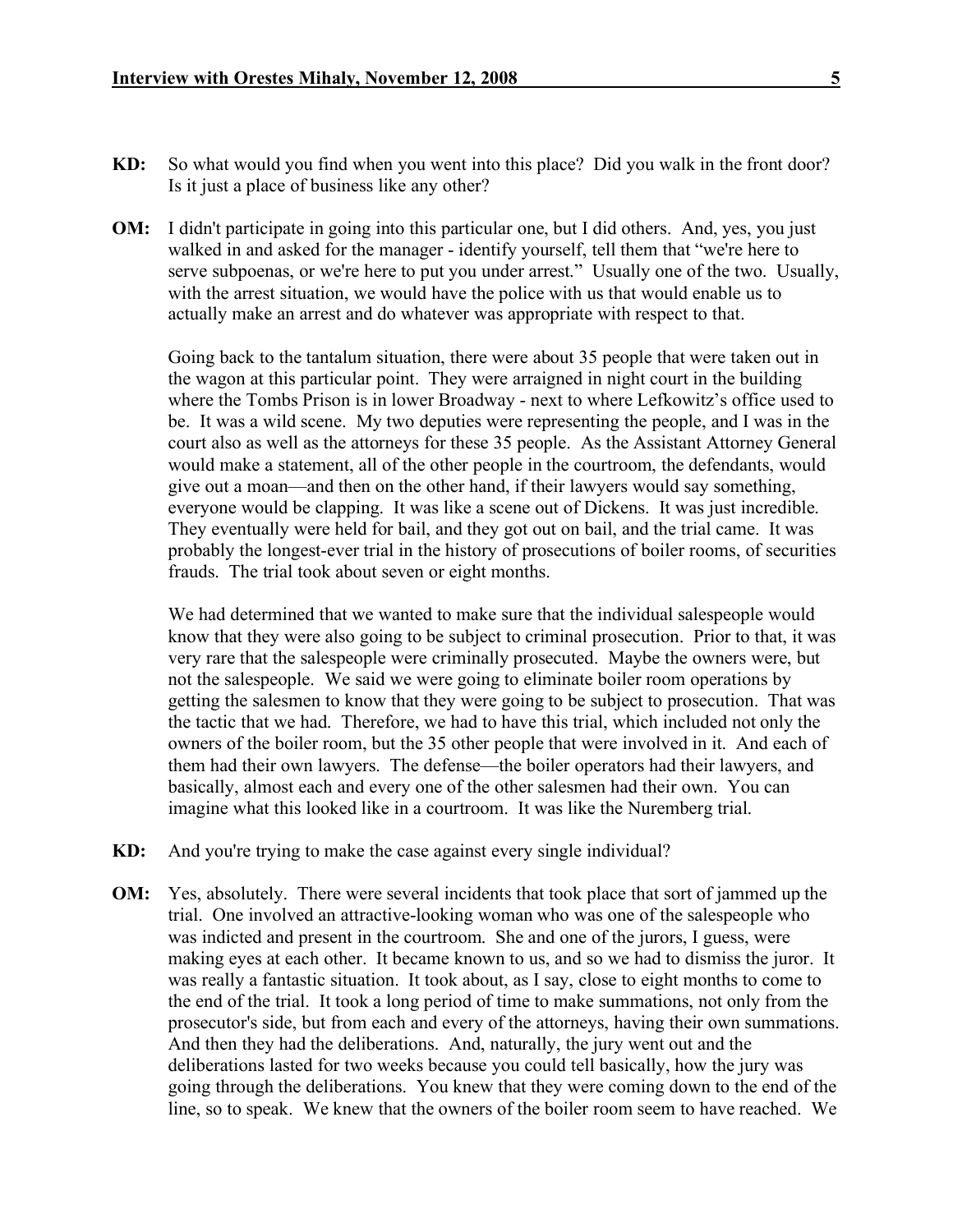knew they were getting down to the final person, whoever it was. We didn't know who it was. So at that point, it was like late in the afternoon, and we knew that there was going to be a verdict pretty soon.

And so everybody in the courtroom decided - there was one particular place where everybody went for a drink, the defense counsel, the prosecutors, everybody. And probably when we came back to court, the only one who probably was sober was the judge and the court stenographer, to one degree or another. And of course, we got a verdict of guilty on all counts.

- **KD:** Wow. We never talked about what, exactly, the fraud was. They were selling, they were calling people up and selling them shares of tantalum, right?
- **OM:** Actually, cans of tantalum. Yes.
- **KD:** Cans of tantalum. So they're selling commodities, I guess.
- **OM:** That's what they tried to allege that that it wasn't a security. We beat that down, and we were successful in doing that.
- **KD:** So did the tantalum not exist? Is that the deal?
- **OM:** It existed, but it was scrap. It wasn't worth anything. It wasn't worth anything at all. I also must point out that we were very much helped by the U.S. Attorney's Office, who also had an investigation going, and they had actually infiltrated the situation. They had actually spoken to the chief salesperson. They got him to admit in an undercover operation with a wiretap and everything, to very damaging evidence. I won't go through the exact English of it, but it was pretty graphic. And they actually had that tape, and we asked them to step aside and let us prosecute, rather than they, and they did, and it was very gracious on their part, and we were able to come back with successful verdicts.
- **KD:** How much of your business in the 50s and the early to mid-60s—in your earlier days in this position, how much of your work involved these kinds of boiler rooms, frauds where you're bringing a case, or you're trying to bring a case, and what other kinds of things were you involved in?
- **OM:** Well, besides boiler rooms, we also had the Mafia in the boiler rooms, they actually controlled several boiler rooms, and we were very into that. There was a fellow named Carmine Lombardozzi who was a well-known Mafia figure. Lombardozzi ran several boiler rooms, and he had lieutenants under him. A fellow named Stanley Younger, and others who—James Gray was another boiler room operator that we actually busted too. We went into the office and busted them. Then the SEC also prosecuted, almost simultaneously. Ed Yagerman was the SEC guy. Tim Callahan was his assistant, and they were involved in these Lombardozzi boiler rooms, and they brought their cases in Hartford, and I think Albany, somewhere upstate, New Hampshire, Vermont. And we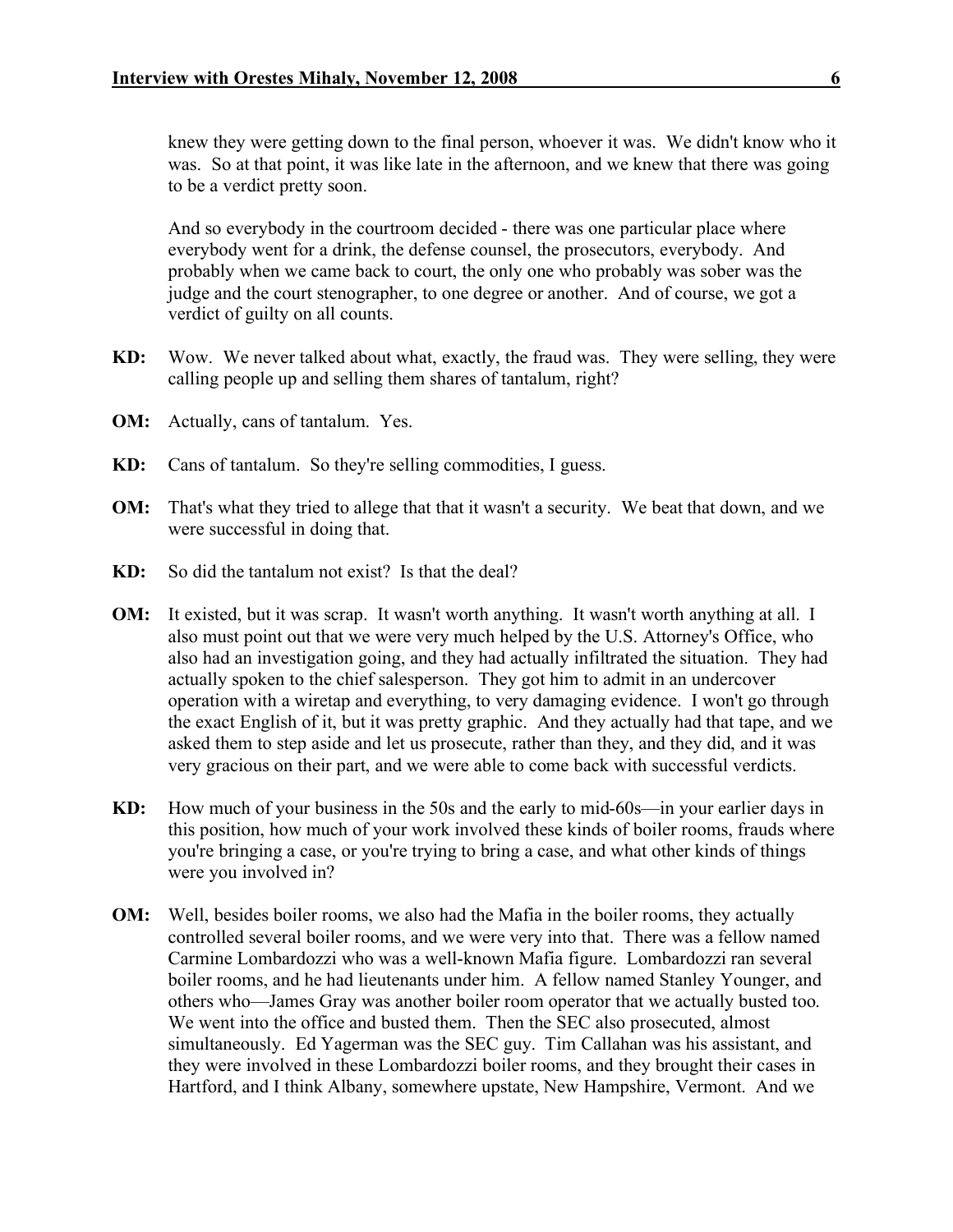went along also to make an appearance in those cases, and we sort of had a cooperative approach with respect to that.

- **KD:** What was it like working with the SEC at that point?
- **OM:** It was okay. There was always a certain amount of jealousy, let's say, who gets to go first, type of thing. But they were pretty cooperative, and we were pretty cooperative with them. Later on in the career, when Steve Hammerman was the SEC guy in New York - he later became the general counsel for Merrill Lynch - Steve Hammerman approached me and asked me whether we could do something together. So we did. We actually picked out a particular case, and we both brought the same proceedings at the same time, had joint press releases, and so forth and so on. That was not the usual case. But there was always a certain amount of rivalry, let's put it that way, rivalry between the prosecutors. And the SEC, naturally, didn't have criminal jurisdiction. When they went up to Hartford or Vermont, they had to go to the U.S. Attorneys up there. We just went ourselves to wherever they went. We were the prosecutor. They were asking for someone to prosecute on their behalf.
- **KD:** Right. If there's something going on in New York and you're watching it and the SEC comes in. What kind of thing would bring the SEC in? Would it be a high profile, a broad scope? What was it?
- **OM:** I'd say probably a little bit of each. Depends on the situation. Sometimes if we knew that they were in a situation, we would back off, and I would hope that they did the same.
- **KD:** Do you remember any instances like that where something big was going on and you were watching what the SEC was doing?
- **OM:** I can't recall at that time.
- **KD:** Now in the 60s, Wall Street starts to crank up a little more, and there's a lot of activity, especially going into late in the decade. It's a real big time as far as securities industry is concerned. Did you see things change along with that economic activity? Did the level of fraud change, or the kinds of things that you start seeing?
- **OM:** I don't think I really recall anything that depended upon the markets taking off. I think that we were always involved with fraudulent and criminal activity. You know, whether it be a small case, individual person, or—I'll give you an example. There was one case where we had a complaint by a person—she was asked to invest in a particular investment. I think it had something to do with Ellis Island. And this particular gentleman, I guess he romanced her too, and got her to invest several hundred thousand dollars in this particular venture. And we made our investigation and determined that this was a complete fraud, that there was nothing to do with Ellis Island, and that this guy was just giving her a load of beans.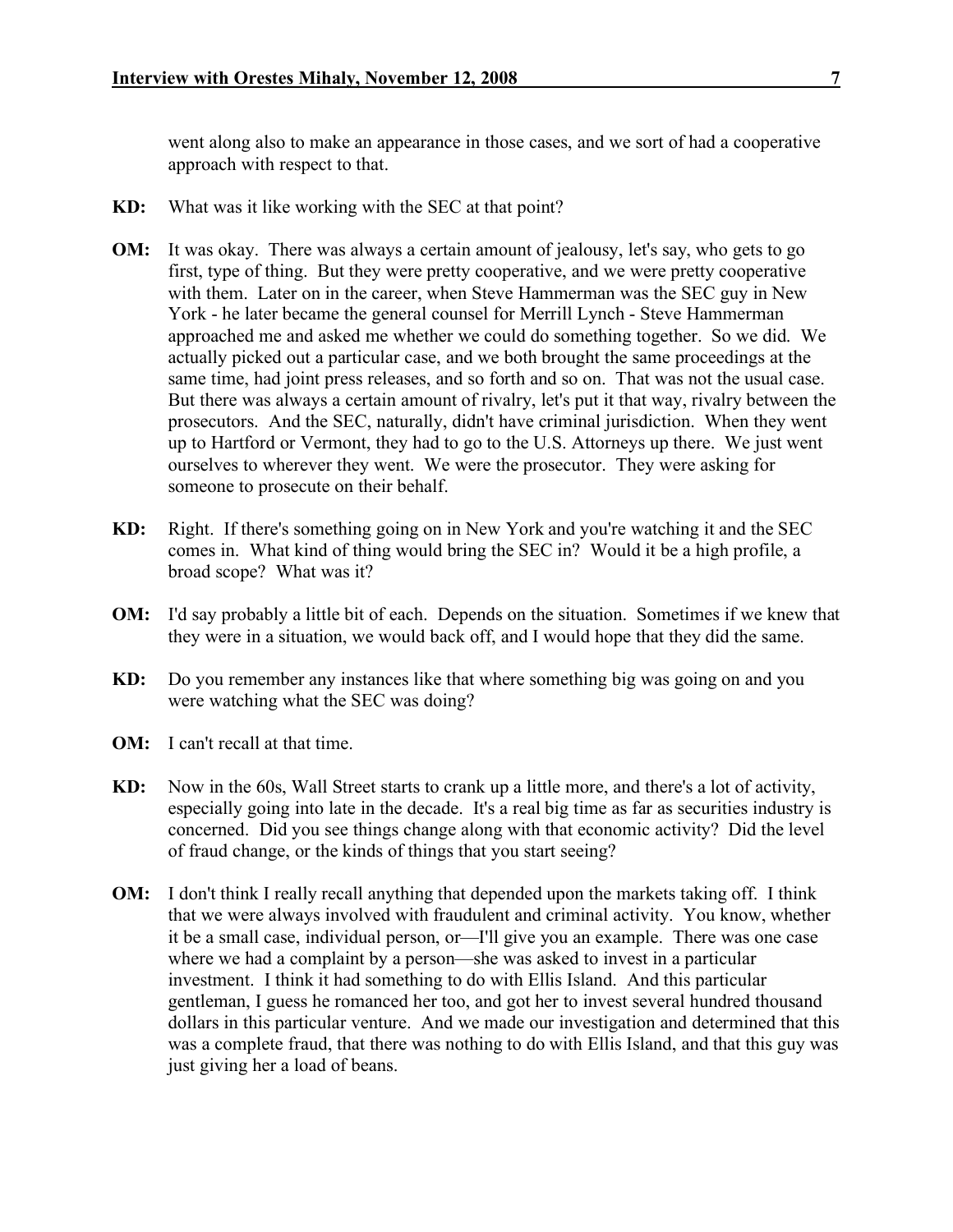So we determined that we would have to get him on the record, so to speak, so we arranged that she would meet him at a particular restaurant, and we put a wire on her. I think I remember the incident, actually. I was sitting outside in the car with a state trooper watching the restaurant, and we had two state troopers outside of the restaurant, and we had one of our female people also in the restaurant. When the signal was given, the guys went in there and they grabbed him. They brought him back to the office. This was in my office at the World Trade Center. The police that were assigned to me were right next to my office, and I was in my office, and they were in their office, and they were taking this stuff out of his pockets and whatever policemen do when they arrest somebody. And during the course of that, I guess the guy tried to be friendly, and he says, "Look it, I got –" and he pushes his eyeball in, and out pops his eye. The girl, apparently, had a diamond placed in his eyeball, fake eyeball, not a real eyeball. And he pulled it out and showed it to the detectives. So that's the kind of stuff you had to deal with. [Laughter].

- **KD:** There's no way to be prepared for something like that.
- **OM:** I guess not.
- **KD:** Well, moving on into the 70s, I know that some of the things you got involved with, well, we were talking about tantalum, and one of the things that happened when inflation started to hit, people were buying metals, people were buying all kinds of things to hedge against inflation.
- **OM:** Well, there was a lot of gold being sold. That's, maybe, what you're talking about. Or maybe—
- **KD:** Silver, things like that.
- **OM:** Gold and silver. For instance, we had these fellows who were down in Florida. The name was Gold Bullion Exchange. I think it was International Gold Bullion Exchange, I-G-B-E, IGBE. It was in Fort Lauderdale, Florida, and they had this huge skyscraper with a big sign, IGBE, and they advertised in the newspapers, the *New York Times*, all over the country about IGBE, and buying the gold and silver. And we saw this going on, and we hadn't gotten many complaints about any inappropriate activity, but we figured there was something wrong with this.
- **KD:** You saw the ads?
- **OM:** Oh, yes. We saw the ads. In the newspaper, the radios, everything. It was a big operation. So we had them come into our office to discuss this matter with them, and they came in with an entourage, actually. I don't think there was a lawyer involved, but they came in by themselves. The head of the operation, whose name I forget at this particular point, and he had two or three other people with him, and he had this one particular good looking young guy, and he was seated in my conference room, and the guy tells me, "You see that guy over there?" I said, "Yes." He says, "He's going to be the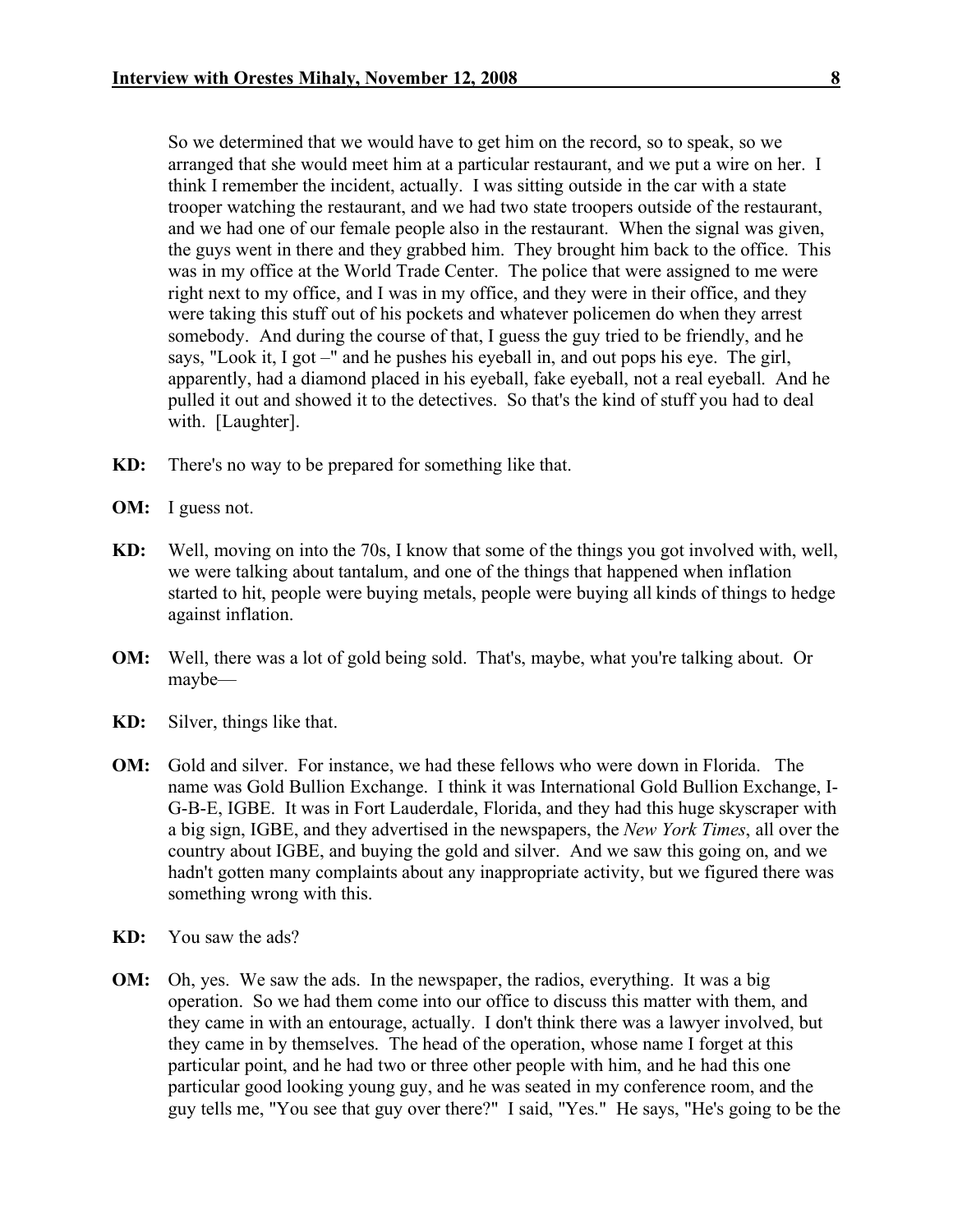President." I said, "Oh, that's nice. You've got someone to take your place when it's time for you to go?" He says, "No, I'm talking about the United States. He's going to be the President of the United States." In all seriousness. I could tell at that point that these guys were high on drugs. Absolutely high on drugs. And they were just amazing, what they were doing.

And so we were trying to get the people down in Florida, the prosecutors down in Florida. I went down there and tried to convince them that they should carry the ball. This was a Florida operation, and to no avail. We finally had to indict them in Westchester County, and by that time, the Alderdice boys were less one. He was put in jail, and then he got out of jail and he committed suicide. A couple of brothers were involved. One, when he came into the office, I was reading him the literature that he had put out, and I said, I said, "Is this—you see this? Is it true what it says over here?" He says, "Yes, it's true. Yes, it's true." It turns out he didn't know what I was saying because he was blind. He couldn't even read his own literature.

- **KD:** So again, you've got people who are selling shares, or saying we've got a warehouse full, and you want to buy X pounds or something like that. And we'll keep it for you.
- **OM:** Right.
- **KD:** Did you ever wonder about the folks who bought into things like this, where they're giving somebody lots of money to keep something for them for months or years?
- **OM:** Unfortunately, that's a very common occurrence. I mean, I'm sure that is happening today, especially when you've got the economics of the situation today. It's probably rife for boiler rooms and others to make pitches about some unusually-good investment that can be proof against anything going wrong in the economics of the situation. You've got a special kind of investment for that to handle this downturn in the market. I'm sure they're out there doing it right now.
- **KD:** You had a counterpart, or there would've been a state securities regulator in Florida that you would've spoken to about this Alderdice situation.
- **OM:** Yes, we did.
- **KD:** Would it have been unusual for this person, the securities people down there to just turn a blind eye to this, or was that something that happened pretty regularly?
- **OM:** I wouldn't call it a blind eye. I think that the securities regulator in Florida is part of another office. It's Department of Commerce, and they didn't have the kind of authority and the hands-on ability to do something about this. It would've been probably impossible for them to do it. The prosecutors down there, the federal prosecutors, or the state prosecutors, they certainly could've put a handle on that rather quickly, but they didn't do that for whatever reason, I don't know. We went down there, and I was the chief person to go down there and try to convince them that this had to be done, and they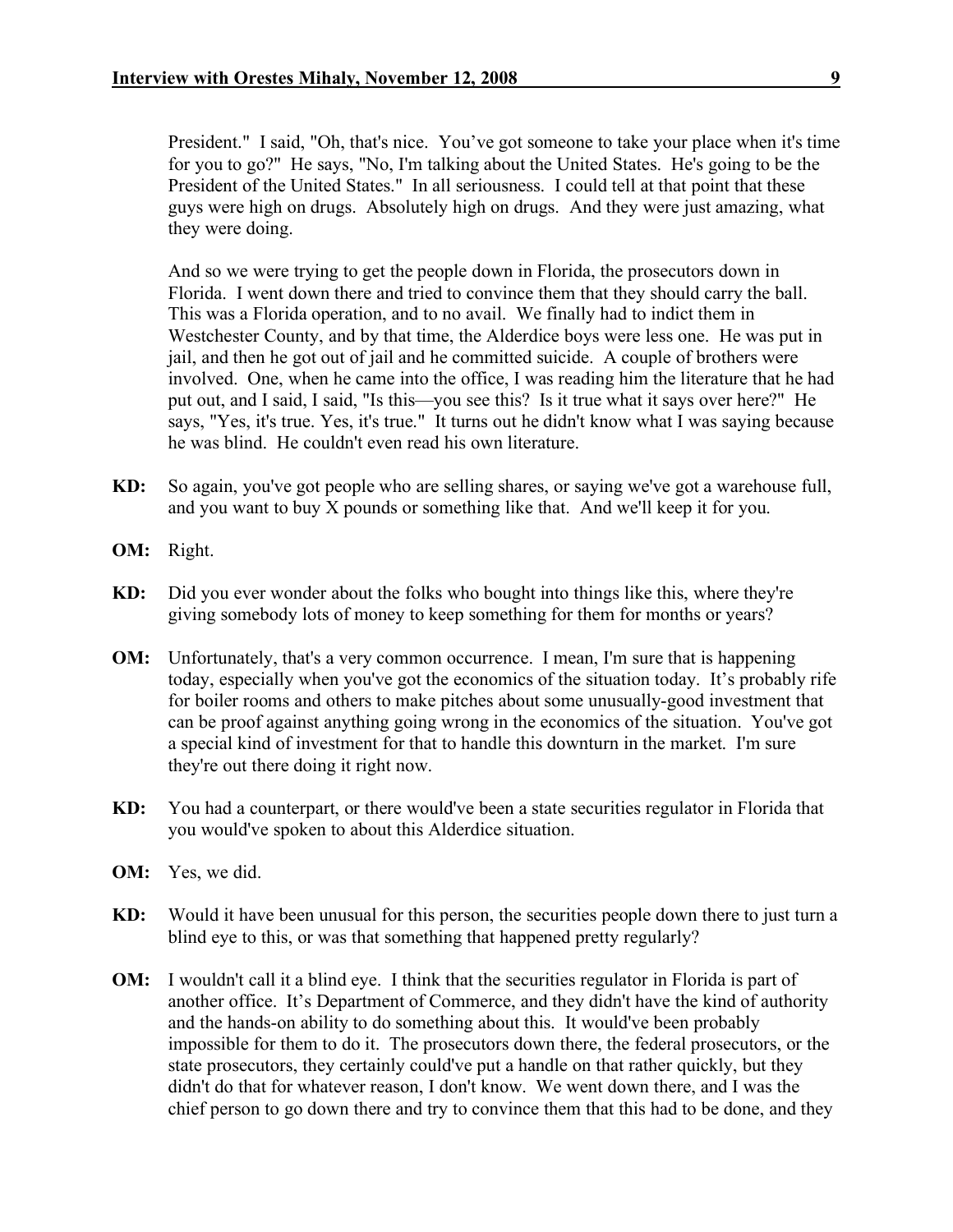just didn't do it. And so, finally, we had to do it. We had to indict them up here, but it was happening down there.

- **KD:** Let's talk a little bit about that, the idea of New York having this different situation, the idea that your securities people in New York could actually go in, and you had some teeth. I guess the Martin Act is behind all of this. Is that right?
- **OM:** Correct.
- **KD:** I've read about merit states, and talked to folks about merit states and other forms of regulation, but there seems to be a consensus that New York is out here all by itself with the Martin Act and is somehow different. Can you tell me a little bit about that, about how New York State, compares and contrasts with some of the other state regulatory regimes?
- **OM:** The Martin Act is actually sui generis. It is all by itself, so to speak. It has direct criminal prosecutorial powers. The Attorney General does not have to ask anybody, any federal prosecutor, any state prosecutor, to go into a criminal situation, go into a criminal court, to go before a Grand Jury and seek an indictment, a prosecutor's indictment in a local court. That's a tremendous amount of power that the Attorney General in New York has with respect to securities fraud prosecution. No other state has that, as far as I know. And there may be a state where the state regulator can go and ask the prosecutor to do something, but that's different when we are the prosecutors and we determine that we're going to do it. So it's that direct power that we have that made us pretty powerful and pretty good in making significant cases because we had this direct authority.
- **KD:** Did you have the ability that a merit state would've had to look at a prospectus and say, "This is no good. You can't sell stock in this thing?"
- **OM:** Well, intrastate offerings. I think we finally got that kind of jurisdiction. But, generally, that was not big problem. The big problem was the boiler rooms, the outright frauds. Not some where you had to determine whether a prospectus should've said X rather than Y, and did you cross the "T" here and cross the "I" there or whatever. We weren't interested in that sort of thing. Real estate, however, was a different. There was a time when real estate ventures became very troublesome. And that's when we prosecuted real estate frauds. And eventually there were some real estate requirements that were put into the Martin Act to address that situation.

We were able to go, for instance, we were in the office building, what is now the Louis Lefkowitz office building on the corner of Worth Street, right next to the Tombs Prison and the criminal courts building. We used to go right across the street into the grand jury room and ask for grand jury time and just, you know, make our presentation. And so it was very, it was very easy. We just asked the District Attorney to give us time before the grand jury, and then we carried the ball from then on.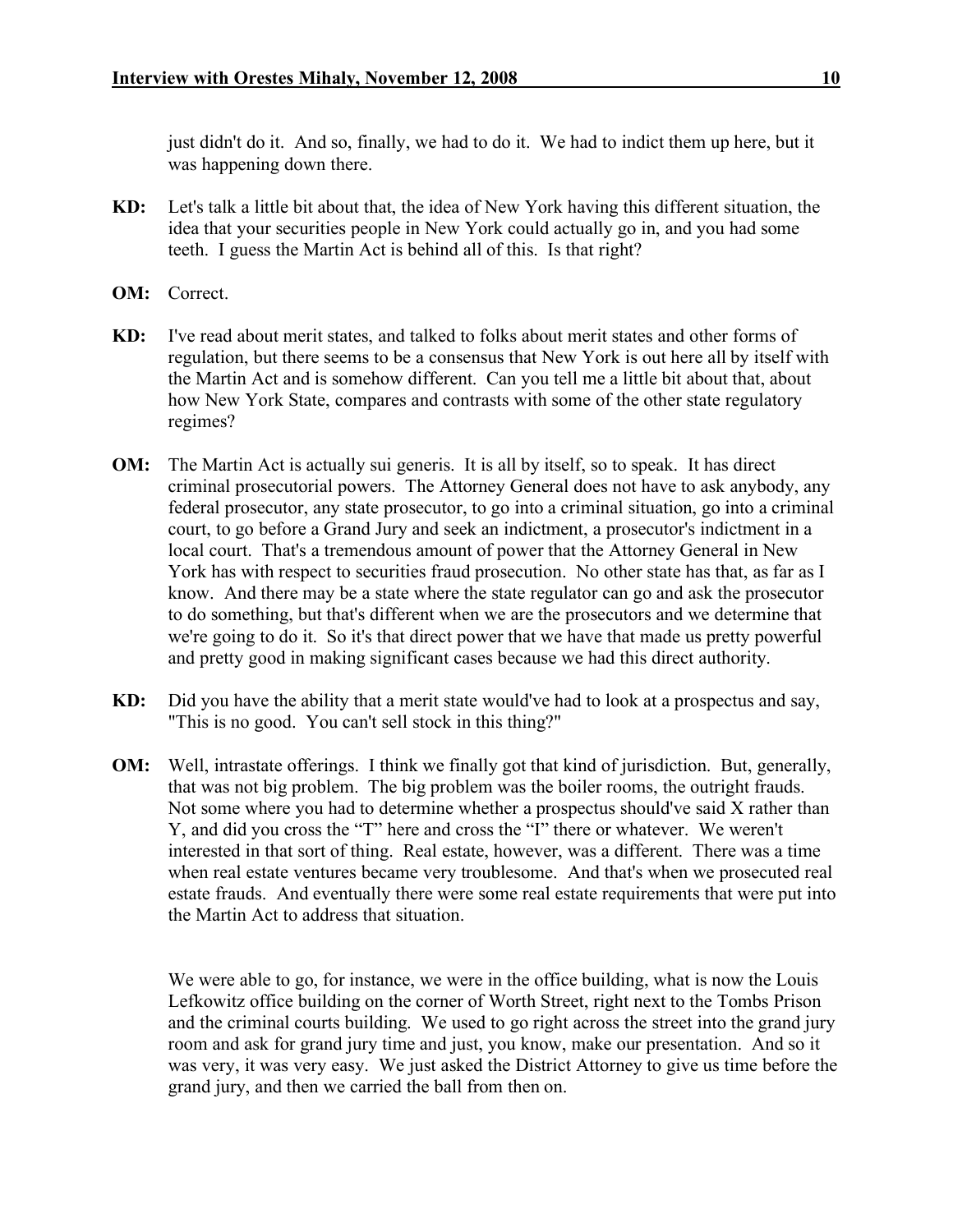- **KD:** So in New York, you weren't sitting around looking at filings and vetting every securities deal that somebody wanted to do.
- **OM:** Not in general. The real estate syndicate section used to do that. Eventually that came into being, but I was out of the Real Estate Syndication Bureau. That was a separate bureau, and they had their own things to do with respect to some of the filings and stuff like that. Condominiums became a big thing, the sale of condominiums, and how that would be handled. To this day, it's a big industry. The real estate syndication, there's a lot of legalities that you have to go through with respect to the Attorney General's Office. But that was sort of a split off from the Security Frauds Bureau.
- **KD:** Okay. Similar kind of exercise to what other people might've done.
- **OM:** Yes. But they were more involved, less in a criminal posture and more in what the prospectus would say or not say, and how they carried out what it said or didn't say. If they didn't do what they were supposed to do, then they were brought before whoever was in charge of taking care of that situation.
- **KD:** Right. But in your securities branch, you were looking for criminals, generally.
- **OM:** We were looking for fraud, and if it was a criminal fraud, we wanted to make sure that the message was clear that you couldn't operate without some kind of fear in New York City with respect to your fraudulent activities.
- **KD:** So that was the theory behind regulation in New York, to show everybody that we're serious, we mean it.
- **OM:** Yes.
- **KD:** What's the difference between criminal fraud and non-criminal fraud? You made that distinction.
- **OM:** If a person says, "Well, you should get 50 cents on a gallon of gasoline, and this will be 55," maybe it's fraudulent, but it's not criminal fraud. I don't know if I've answered your question or not.
- **KD:** I can see where there would be shades of gray.
- **OM:** As a prosecutor, if you didn't feel that this person was subject to going to jail, that what he did wasn't that bad, so to speak, then it wasn't a criminal fraud. Maybe that's the way to put it. But if he said something that was wrong, but it wasn't purposeful, it wasn't that he definitely wanted to confuse somebody and to take this money away from them, that's a different story.
- **KD:** Yes, a little too much salesmanship, you don't want to put somebody in jail for that.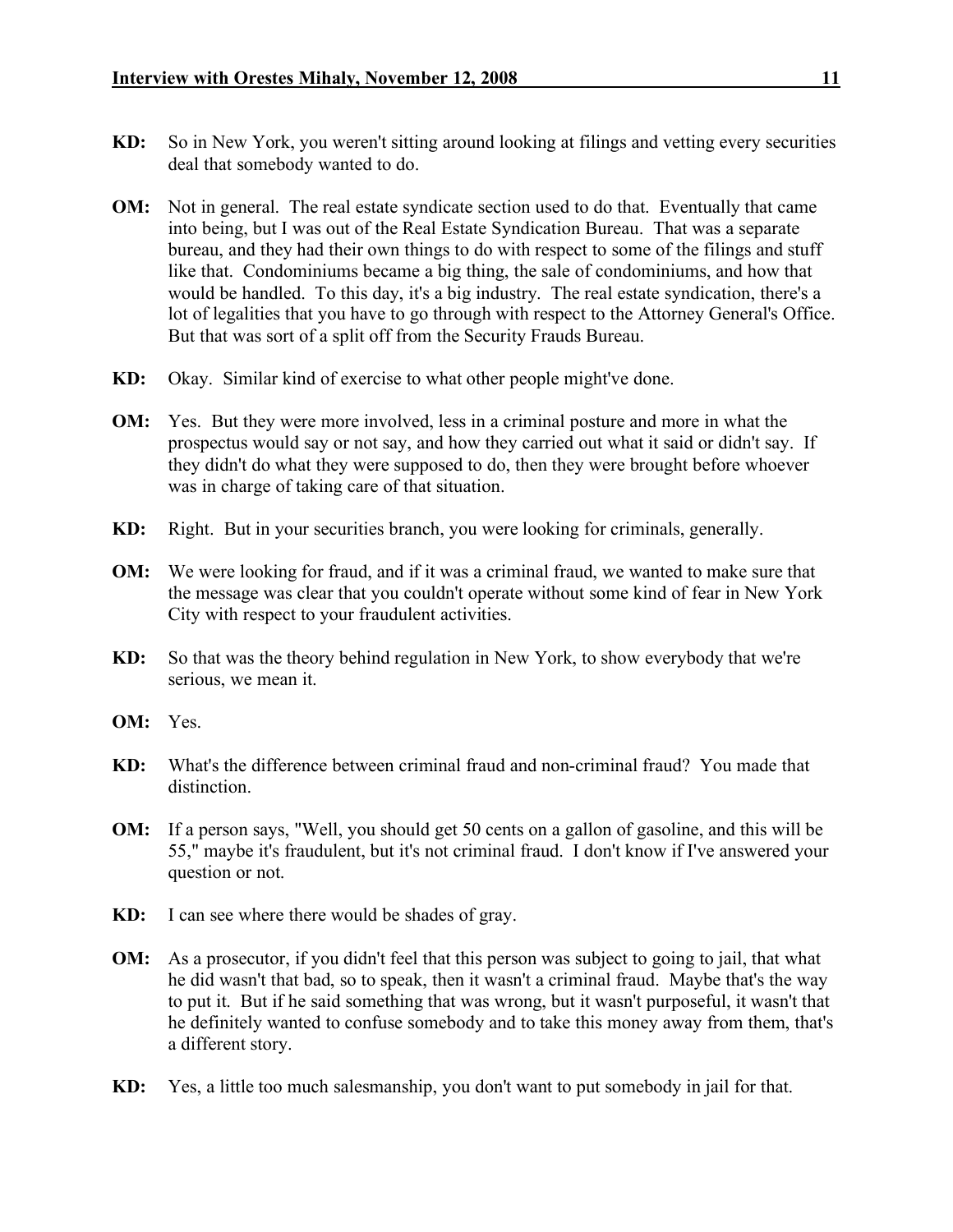- **OM:** Right, that's exactly right.
- **KD:** Yes. Well this makes sense then in light of what you said earlier about when you were doing, I guess it was the big case. You had decided to prosecute every single salesman.
- **OM:** Correct.
- **KD:** Because you wanted to send a message.
- **OM:** Right.
- **KD:** Did that work? Did that message get heard, and did boiler room activity slow down?
- **OM:** Absolutely! Absolutely! After that period of time, there were no boiler rooms in New York State, in the city or usually in Long Island. They flew the coop, so to speak. They really did. We attributed it to that criminal prosecution of not only the principals of the firm, but also the individual salespeople. The salespeople were not going to take that chance that this guy was telling them that this is right or wrong, that he's going to go to jail if the guy was wrong.
- **KD:** What are the chances that they went to Connecticut or New Jersey?
- **OM:** There were boiler rooms in New Jersey, yes. But at this particular point in time, I don't remember whether they ceased operation in Jersey also because of our prosecution. I don't think so. But they certainly stopped in New York State, as far as I remember.
- **KD:** Yes. That was your major concern, I guess.
- **OM:** Correct.
- **KD:** That gets to the whole issue of states working together instead of separately. I wonder when you got involved with any state securities group. I know NASAA came along well NASAA had been around for a long time and started to get active in the 70s. When did you start to get involved?
- **OM:** Well, I'd have to look at my calendar to find out exactly when I got involved, but I could recall that when I was appointed Bureau Chief, and I think—
- **KD:** And that was in '75.
- **OM:** Somewhere around there, yes. Someone must've called me up from NASAA, and they asked me if I would be the treasurer for NASAA. I knew what NASAA was because my predecessors had gone to their conventions, usually in Mexico or some nice place like that. So I knew of the existence of NASAA, and they asked me if I would become the treasurer. So I says, "Yes. What does it involve?" And they said, "Well, not that much." He says, "You got to collect the dues or the fees from each individual state regulator and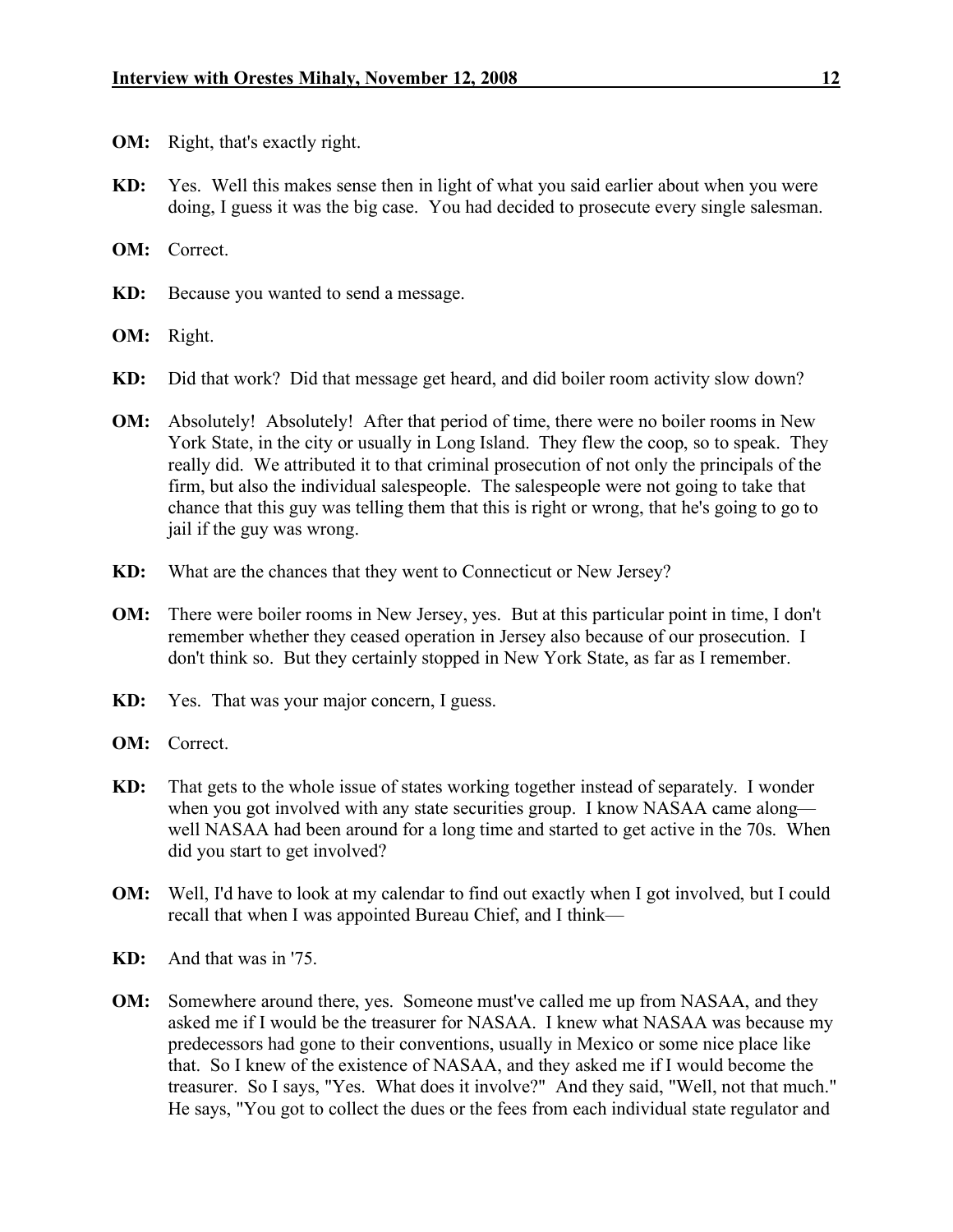put them in the bank account and that's about it." So I said, "That sounds pretty easy," so that's what I did. There were 50 states, there was \$100 a year for the dues, so I collected 100 times 50, which was \$5,000. That was the NASAA treasury. I was the treasurer for one year. And then I dropped out of it. I just wasn't a treasurer any more. But, of course, NASAA became big when they devised the Uniform Salesman's Exam and that sort of thing. Then the fees in connection therewith, and then, of course, the treasury got to be quite substantial, to this day [laughter]. Now they don't have one state administrator collecting \$100, but they have many thousands of dollars, and they have a big office in Washington, D.C., and God bless them, they're doing okay.

- **KD:** And it's based on the fees that are—
- **OM:** Generated by the Uniform Salesman's Exam.
- **KD:** Things like the Uniform Salesman's Exam, was that a welcome development in New York State? Had you been administering your own exam up to that time?
- **OM:** No. We didn't have any exams at all. That came in with the new regime. Everybody has to take the Uniform Salesman's Exam now, including New York.
- **KD:** There was no New York exam?
- **OM:** No. No, not at all. There was no salesman requirement until later.
- **KD:** So anybody could sell securities in New York?
- **OM:** Correct. There was no licensing requirement for salespeople when I first started. Eventually, it came.
- **KD:** Right. I mean, seeing as how this is a pretty generally-accepted thing elsewhere, was there ever any thought of doing that in New York State? Of licensing securities dealers?
- **OM:** Well, certainly not licensing the salesmen. I think the dealers, there was a routine sort of a paper filing of who was selling securities at the state, but it wasn't too well enforced.
- **KD:** Okay. Well, once you became treasurer and you're a fellow state securities regulator with these folks, did you become active in NASAA and begin to serve on committees?
- **OM:** Later, later on I did. Yes. Later on, I did become active, yes. I was the treasurer, I was a secretary—I was on the board for several years. I was the chairman of some committees. I think I became relatively quite active. I think that we did a good job as far as that's concerned. I was in at the beginning of the burgeoning of the regulation of securities on a national statewide basis, and we had some good people there in the office.
- **KD:** Well, this was, essentially, a way to bring ideas together and share ideas. Is that right?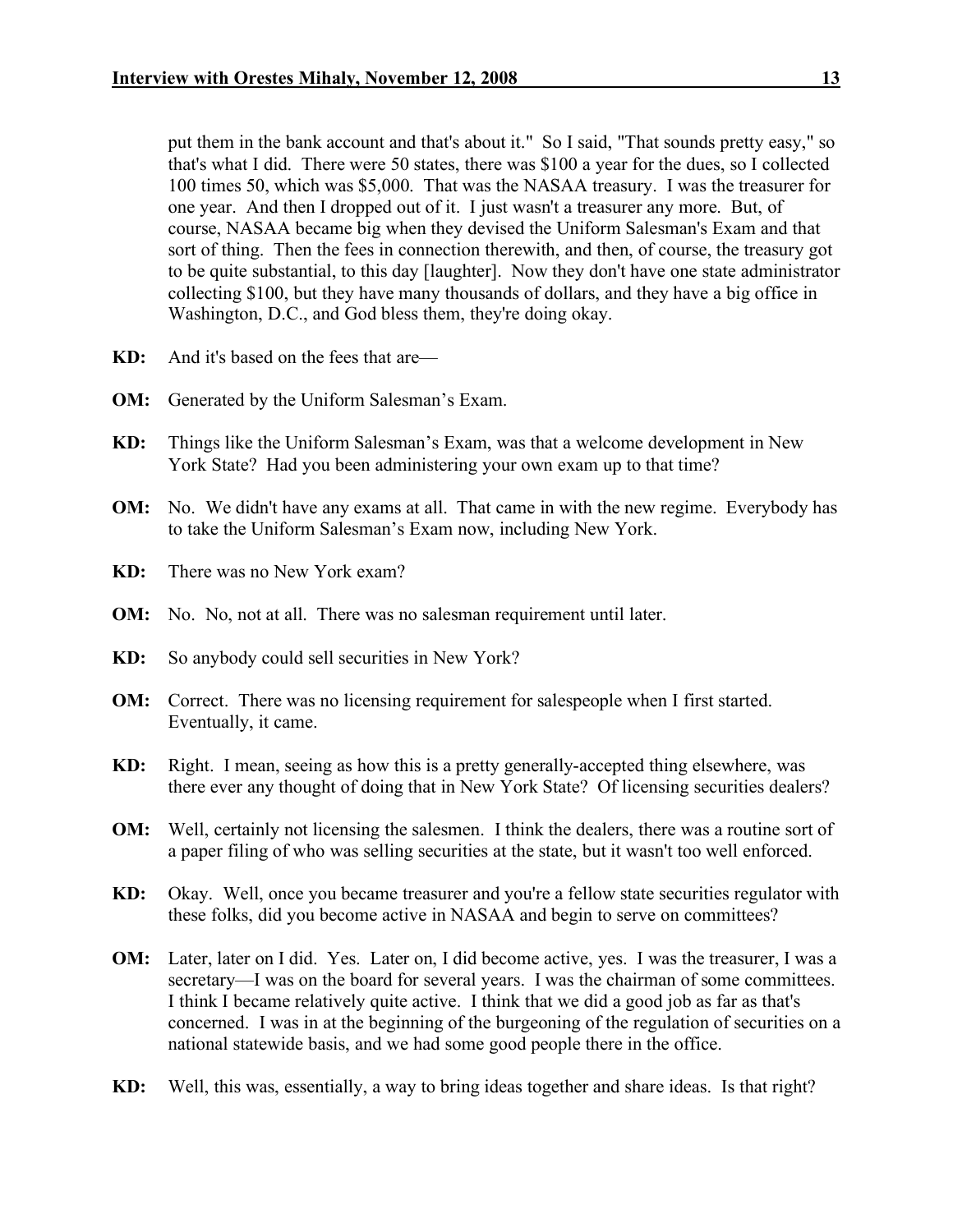- 
- **OM:** Yes, it was. And it was a lot of young people there who were very interested in protecting the investing public, and they did a good job. We did a good job.
- **KD:** Yes. Because New York State's so different, probably the majority of those folks at NASAA were looking at things like the merits of an issuance and things like that. Because New York's so different, what kinds of things were you able to bring to NASAA, and conversely, what kinds of expertise could you bring away from NASAA?
- **OM:** Well, I would hope to think that our criminal prosecutorial powers and the way we implemented them was a benefit to my NASAA colleagues who did not have that kind of direct ability, and I think that we had different venues where we discuss things like that. I think that, gradually—maybe I'm incorrect but I think gradually, they themselves have sort of leaned towards criminal prosecution. Maybe they couldn't do it themselves, but they have, I think, a better feeling of going to the appropriate prosecutorial agency to enforce their laws as much as they possibly can in the criminal sense.
- **KD:** Yes. I know for folks that I've talked to, that has been the case where there have been certain issues where they've decided that they were going to take it on, and they get with prosecuting attorneys.
- **OM:** Correct. I think that's been a great step forward as far as that's concerned with respect to state regulation in general. And I think that what we sort of mirrored or gave to them in our interaction with them, even though we weren't a merit state or a state that relied, basically, on the filing of papers, etcetera, and full disclosure and that kind of stuff. We were more into criminal prosecutorial, and also in a civil prosecutorial injunctive relief sort of things. But I think that they sort of learned a little bit, at least, from us. And, of course, subsequent to my exit from the state scene, of course, I went to work for Merrill Lynch, and tried to present the problems of the industry with respect to state regulation. I mean, I now had a different viewpoint of what state regulation should or should not be, I think, without trying to avoid the ability to prosecute appropriately those who need to be prosecuted.

So I think that I did take that stance when I was with Merrill Lynch, to try to bring that forth to the NASAA community that there are things that are not necessarily true with respect to how you could—there's a difference between regulating a boiler room, and regulating a legitimate firm because you'll find that the legitimate firms, they are in favor of good prosecution of criminals in the securities business. And they want to make sure that the public knows that they are a legitimate operation. Merrill Lynch wants its customers to know that it's a legitimate operation. Not to say that, occasionally, you'll find somebody who goes off the beat. But the focus of the legitimate firms on Wall Street is to be good citizens and do the right thing, and not commit fraud. I was there to try to indoctrinate that, or to bring that forth to the state regulators when I took my position with Merrill Lynch.

**KD:** So they brought you on to sort of talk to the state regulators and establish communications.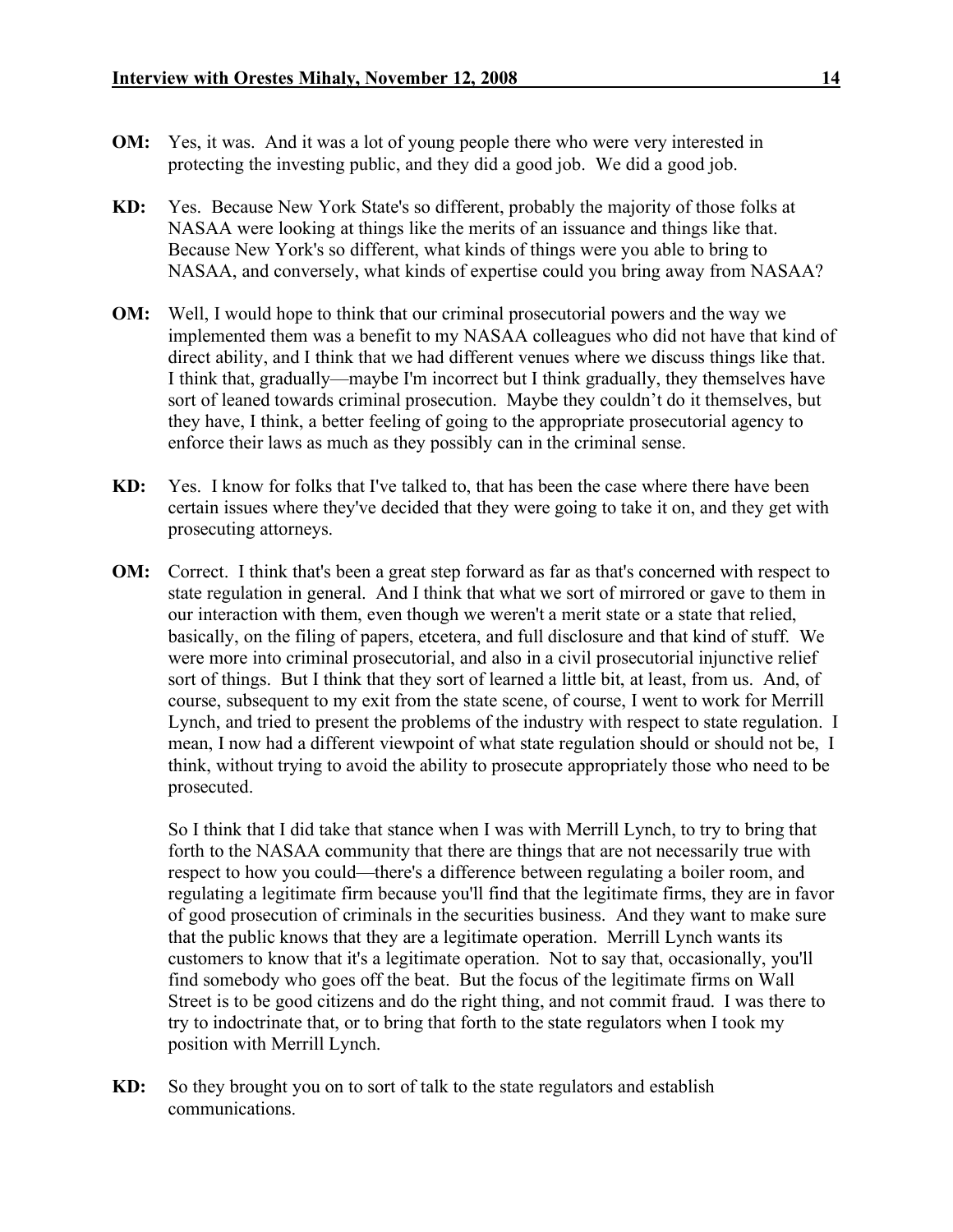- **OM:** Establish communications, and to bring things to their attention that I thought needed to be brought. NASAA instituted this procedure of having an ombudsman where the industry, presumably, would come to the ombudsman and complain about some particular thing that was not being done correctly, or was overboard or whatever. So I would, naturally, attend these ombudsman meetings and put all of my complaints on. It was a very interesting experience.
- **KD:** Now this is like in the last 10 years or so?
- **OM:** Yes, yes, yes.
- **KD:** How would NASAA respond to this?
- **OM:** With respect, I hope. [Laughter].
- **KD:** Yes. Did you ever see any, you know, "Yes, sir, we'll see what we can do," and see something actually—
- **OM:** Oh, yes. I can't remember exactly what it was now, but yes, there was give and take there, and it was appropriate.
- **KD:** I want to come back to that a little bit, but I want to catch up on some of the things from your career as a state regulator too. In the 70s, you had the Williams Act, and late in the decade a lot of corporate takeovers. I know a lot of the state regulators were pretty involved in the whole issue of hostile tender offers, and looking at takeovers. I saw somewhere that you had actually helped to draft a takeover disclosure act in New York State. Do you remember anything about that time and that issue?
- **OM:** Yes. Takeover disclosure was a pretty hot issue. I don't know if I drafted a bill for New York particularly, but I think it was a model draft of state takeover statutes.
- **KD:** That's something else I want to get to too is that whole model draft idea. Tell me about that and what the point of that was.
- **OM:** I have some difficulty recalling the specifics of it, but I know I was the chairman of the committee. We had a bunch of fellows, I think maybe some ladies too, who went to meetings and drafted what we thought would be an appropriate takeover disclosure act, which was, at that time, subject to a lot of criticism if not really attacks to completely obliterate the necessity. I think that we were trying to get in between and resolve some of the differences so that there wouldn't be a complete disappearance of a takeover disclosure situation. And I think that, finally, it just went its way, right?
- **KD:** Right. The Supreme Court struck down one of the—
- **OM:** Struck it down. *Edgar vs. MITE*.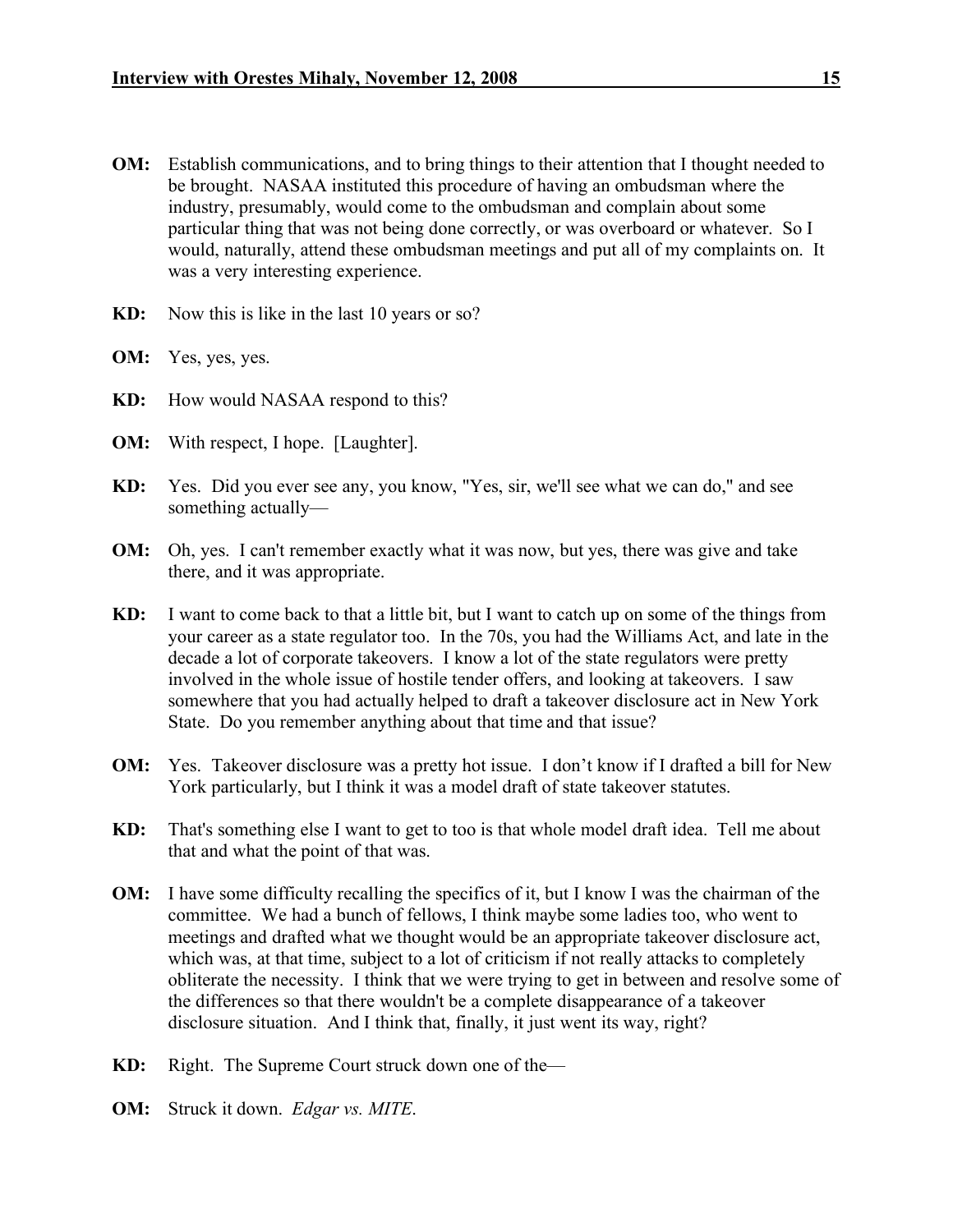- **KD:** Right, right. Illinois.
- **OM:** I was involved in drafting some of the proposals that NASAA had with respect to the *Edgar vs. MITE* case.
- **KD:** I don't know if you remember, but how much of that discussion had to do with the SEC and what the SEC was doing at that point?
- **OM:** I think it was a lot. I think that we sort of felt, and maybe I'm wrong, but I thought we thought that we were on a different side than the SEC with respect to that. I think they were on the other side.
- **KD:** So the idea was that you would draft this model legislation that other states, supposedly, could adopt.
- **OM:** NASAA had its individual committees, and one of the committees was the Takeover Disclosure Act Committee, and I was the chairman of it, and the purpose was to propose model legislation, and that's what we did.
- **KD:** Did you do that in other areas too? I know you were on a number of committees over the years.
- **OM:** Yes, I did, but I don't know if I can tell you that offhand. I think that financial planning did come up sort of out of the blue, so to speak. All of a sudden, I was getting calls from different societies and groups of financial planners and so forth for me to speak at different events and so forth and so on. I remember having vigorous arguments with some of them, and some of them not too vigorous. So there was quite a bit of activity going on in that connection, and I did become at one point the head of the financial planning committee for NASAA and probably proposed some sort of a model statue or regulation. I don't recall exactly.
- **KD:** Was there any sense why this had suddenly become a big issue?
- **OM:** Well, because I think part of the financial planning thing was also fraud. As a matter of fact, I'm starting to recall that we had a big financial planning prosecution up in Albany, which involved financial planners. Our staff spent a lot of time up in the Albany area prosecuting that case.
- **KD:** One of the areas of emphasis for other people was to license these guys, to make them take exams, etcetera. And I don't know, maybe that was part of the NASAA recommendations. But again, in New York State, I guess you wouldn't take that approach. Is that right?
- **OM:** Probably not, yes. But it probably would've been okay for most of the states to make sure that the people were appropriately licensed, and they knew what they were doing by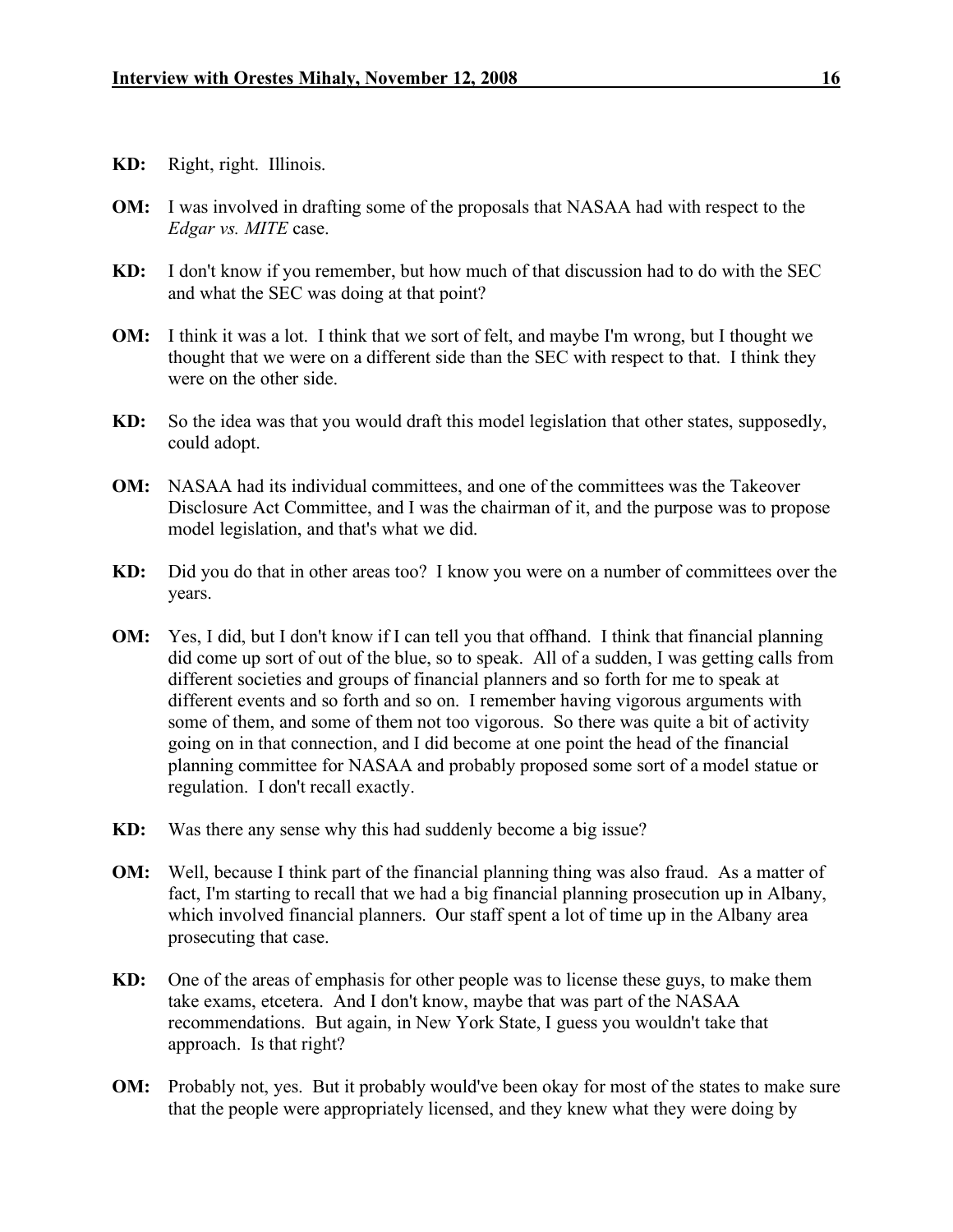educational means. A lot of these so-called financial planners were nothing but thieves. And I think it was the first Meridian case, that was the case, I think, that involved financial planners in upstate New York. That's my best recollection.

- **KD:** Well, here's a bigger name. E.F. Hutton. That's another one of those incidents from the 80s. Do you remember much about that particular case?
- **OM:** Oh, yes. I do remember something, yes. The problem was something to do with how E.F. Hutton deposited its monies into the West Coast account, carryover to the East Coast, and they made a couple of points on the way they did it, type of thing, and I remember going with Dan Bell, who used to be the Securities Administrator in North Carolina. Incidentally, Dan is a very knowledgeable young man who you should talk to. Anyway, he and I went to meet with the U.S. Attorneys Office, and one particular fellow there who had investigated and was, I think, was in the process of prosecuting E.F. **Hutton**
- **KD:** This is in New York?
- **OM:** No. This was in Pennsylvania. Dan and I went out to find out what the story was all about, and I think he did eventually prosecute him. And, actually, that led to their demise. Of course, once a major firm or any firm is indicted and eventually found guilty of investor fraud, he's out of business, either legally or otherwise. And that's what happened to E.F. Hutton. They just went down the tube as a result of this unfortunate practice that they had. It was a pretty substantial, well-known firm.
- **KD:** Yes.
- **OM:** I guess there must've been some hard reasoning on their part of how to handle this indictment. That's what it was. They were indicted in the Pennsylvania court. And, of course, if they ever were found guilty, they would automatically lose their license. And, I guess, the indictment was enough to send them into the doldrums.
- **KD:** So were you thinking about getting NASAA involved in this now?
- **OM:** NASAA was involved in that, yes.
- **KD:** In what way?
- **OM:** There was a committee formed about E.F. Hutton. Yes, as a matter of fact, I participated in that, and we went down—there was a well-known southern figure who was in charge—who was hired, maybe, by E.F. Hutton to help them out in their problem. Anyway, there was a big meeting where this was discussed, and the NASAA people were there. I can't remember the name—it was a very well-known name, but I can't remember it—from Arkansas or somewhere down there. Anyway, Hutton went under.
- **KD:** Well, this gets to—we were talking earlier about the gray area that you would encounter.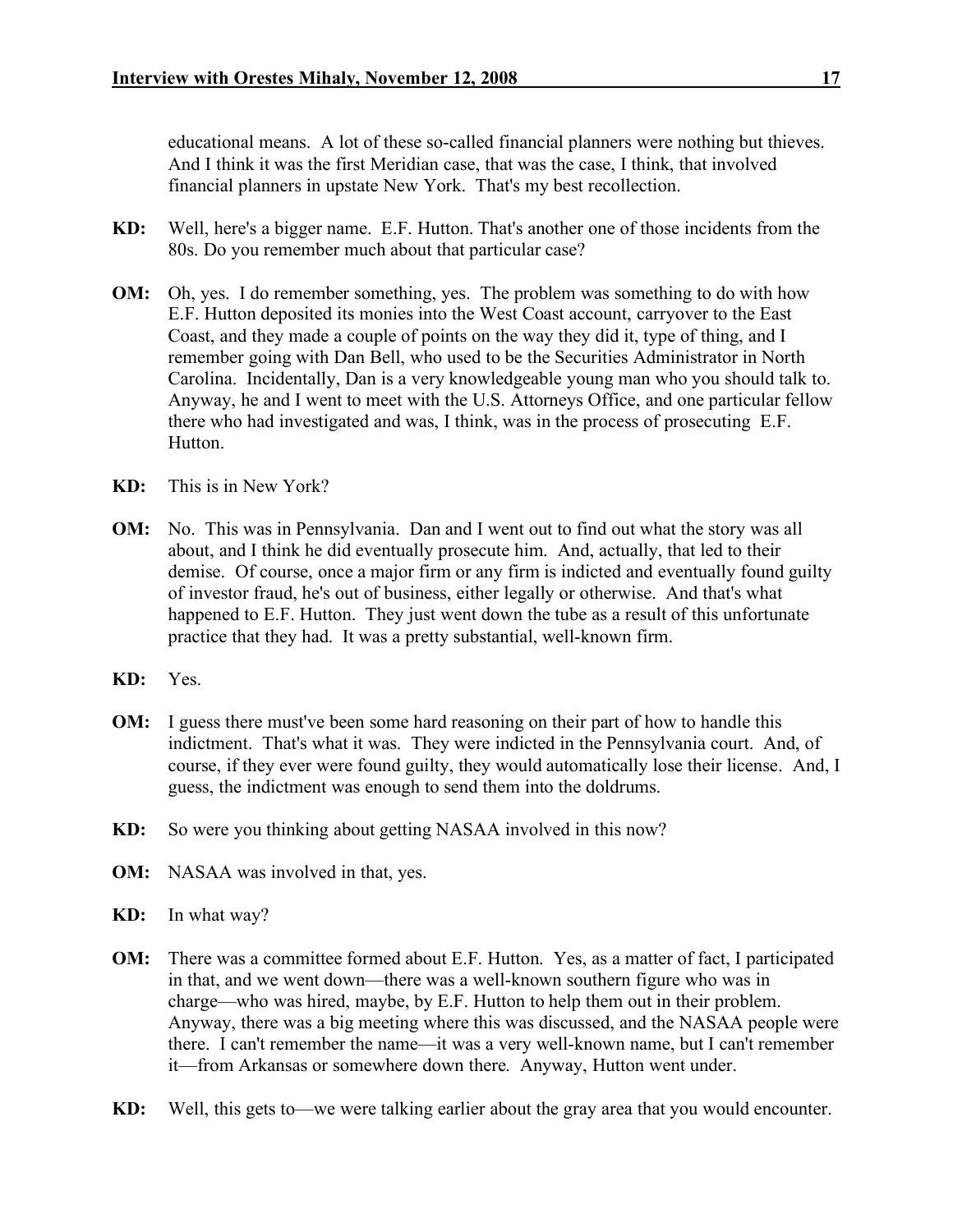E.F. Hutton was doing these overdrafts. They were doing bank overdrafts. It's not like they were necessarily defrauding investors or anything like that.

- **OM:** Right.
- **KD:** So I guess there's some question there, if they're not defrauding investors, why are the state securities regulators looking at them? I wonder if that question came up.
- **OM:** I don't think it was only the state regulators that were looking at them. I think the SEC was probably looking at them also, I would think. I'm pretty sure they were. In either event, it was bad news for E.F. Hutton no matter what they did.

You got to understand that a legitimate firm where something happens when one particular aspect of its existence and somebody does something wrong, and a regulator takes action against them, it's pretty disastrous. You can see a boiler room going out of business, but it's kind of hard to take—a lot more people are involved when you have a legitimate firm, and that legitimate firm goes under, there's a lot more people that you have to consider whether that's the appropriate way of handling the situation. So the regulator has to be careful as to how it handles legitimate firms, because legitimate firms have its tentacles all over. If somebody does something in Kalamazoo that's inappropriate, that could lead to their whole demise. That's not the way to go. There's got to be some answer to that.

- **KD:** Did you have discussions like that in your office where you're looking at some example of wrongdoing and you're saying, "But wait a minute, this is a bad apple way over here, and they put a lid on it right away," or whatever?
- **OM:** Yes. I hope that I felt that way and I acted that way, yes. I wouldn't take action against a brokerage house and then put them out of business completely if it was limited to some one person or some particular office or something like that. I mean you had to take everything into consideration. And some regulators recently, have not had that capability of really realizing the implications of going against a legitimate firm for something that some part of the legitimate firm may have not done correctly. It's not appropriate, in my opinion, to put the whole firm out of business, whether it's by legal action or by just the implication of making it sound like this is a terrible firm because of what was done. Do I make sense at all?
- **KD:** Yes, yes. Well, given the authority that the Martin Act gives you, or gave you, it seems like you do have a heck of a lot of responsibility.
- **OM:** That's exactly right.
- **KD:** You've got a big hammer, and you've got to be careful how you use it.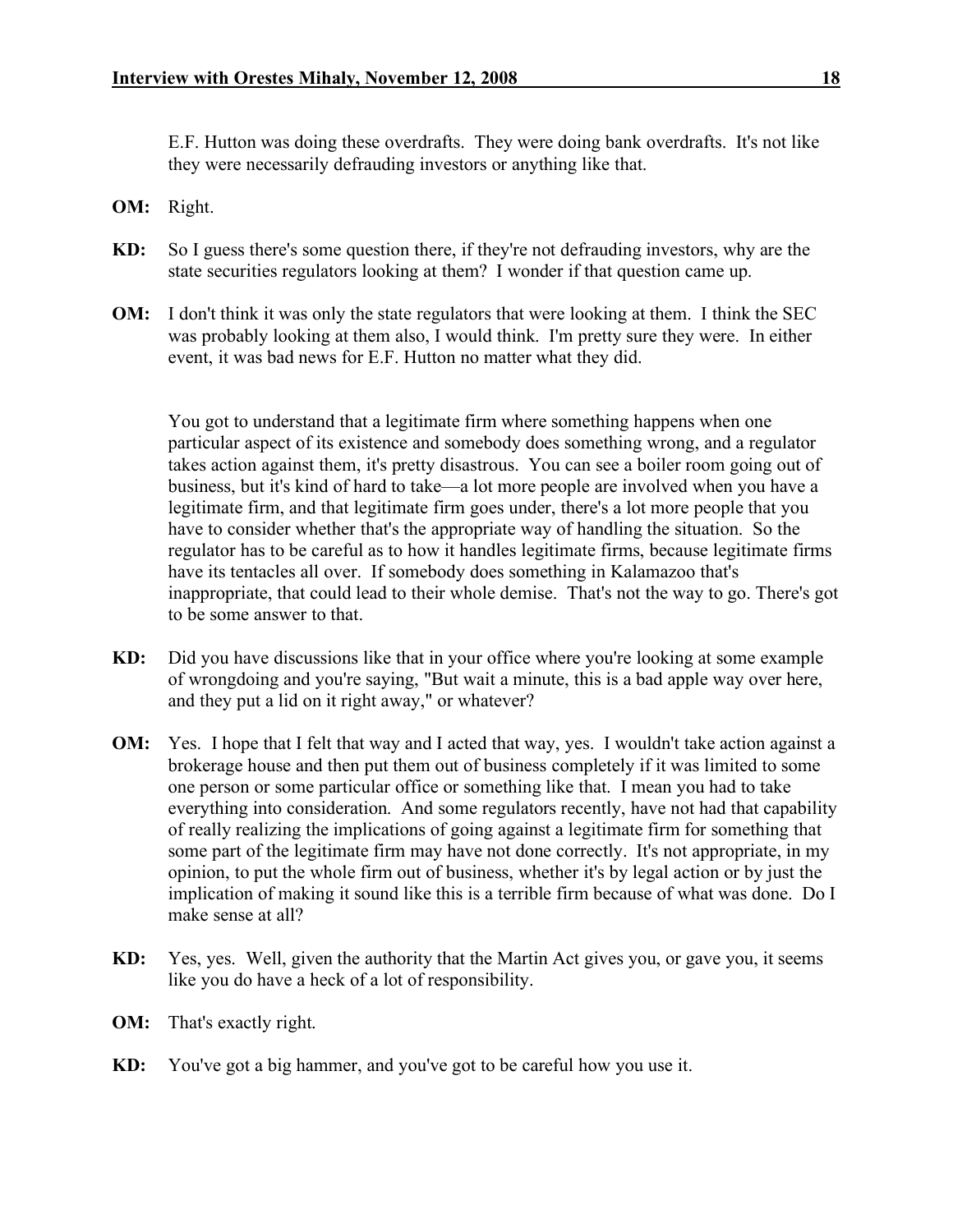- **OM:** Yes, and you got to know how to hit it, right. You don't want the nail to break when you're hitting it with the hammer.
- **KD:** Right. Did you ever wish that you had some smaller instruments than just your big hammer?
- **OM:** [Laughter]. Well, there are. You know, there's consent injunctions and that kind of stuff. It depends on how it's brought to the public's attention too. If you say that  $X, Y, Z$ Company did this, and did that, and did this, but the only thing that the regulator did was do this, a little tiny bit, but everybody knows what was said in the newspapers. And they're going, taking that stuff out of the company.
- **KD:** Right.
- **OM:** I don't know what the answer to that is, but it's got to be on the table, so to speak. When a regulator wants to do something, he's got to realize what the extent of his powers are and not just go for the headlines all the time, even though I certainly did that in my day, go for the headlines, but I hope that I didn't do it inappropriately.
- **KD:** Yes. I guess you were looking at some desired effect, like making salesmen decide not to take jobs with boiler rooms, things like that.
- **OM:** Yes, yes.
- **KD:** And you had the criminal where you would bring, you would bring people to court and try to send them to jail, but you also had this injunctive relief and things like that. Was the criminal stuff in the minority? Was that a pretty small amount? Would you generally bring proceedings and make somebody stop doing whatever it was?
- **OM:** I don't know. I never took a count as to how many criminal proceedings and how many injunctive. I know we had much more injunctive proceedings than criminal proceedings, certainly. Because usually, those were consented to and it was easier to get, so to speak. But you couldn't ask that guy, a person that you wanted to really do a number on to say, "Well, you want to plead guilty to a felony?" Thank you. But if you offered them maybe, a two-year injunction or something, maybe he'll think about it, which we didn't do. We usually didn't. It was either all or nothing at all type of thing. Either a permanent injunction or nothing. That's, basically, what our principles were.
- **KD:** So you seldom had these two-year injunctions.
- **OM:** Seldom. Yes, yes. Right.
- **KD:** I remember reading about a case, and it might've been in one of those news releases, where you had some guy that you served an injunction down in Brazil. And he came back and said, "Well, you know, this is not permanent. This is –"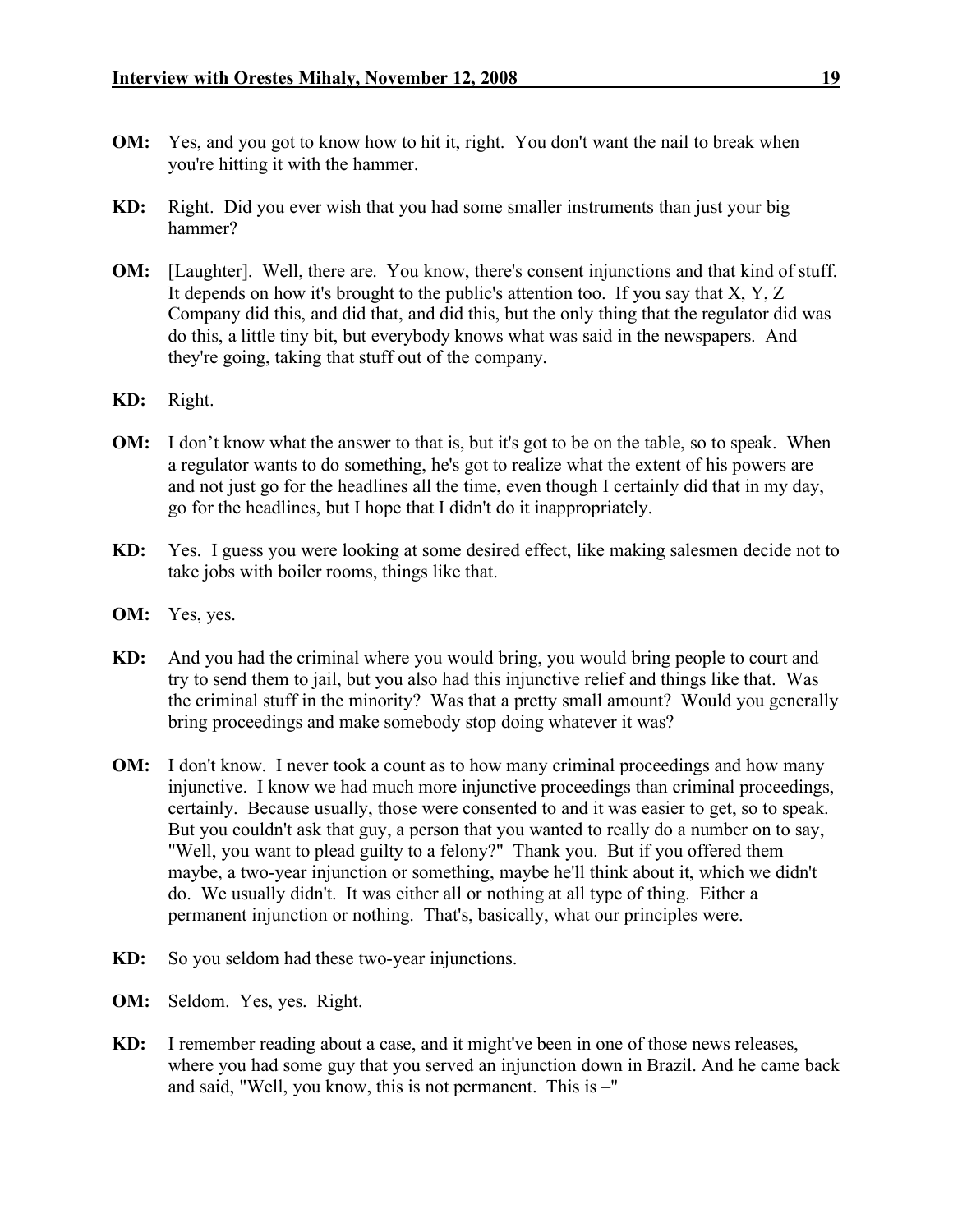- **OM:** Charles Stahl. That was an amazing case.
- **KD:** Tell me a little bit about that if you remember. He was Swiss or something like that?
- **OM:** He was certainly European. I don't know if he was Swiss. But he was with Swiss Bankers, I know that. And that was an amazing case. He was sort of like a European mystery man. And he, apparently, had established Green Bay Mining Company, which was listed on the Edmonton Stock Exchange, and he was also affiliated with a company called de Pontet & Company, which was a, supposedly, legitimate firm in New York and Switzerland. All of a sudden, the overnight collapse of Green Bay Mining came about, and there were all kinds of articles in the newspaper. He fled to Brazil, he was coming back, he had a publicist who came, and actually, I went to see—he was coming by airplane back from Brazil, and he was going to make a statement in La Guardia or someplace, and I went out to listen to him and hear what he had to say.

There was a guy named John Van Allen, who was sort of a European mystery man, and he was involved with that. Senator McCarthy, Senator Brewster received stock in these companies. It was a very interesting case. Frank Costello was supposed to be involved with it too, and we called in Frank Costello to testify, and he, naturally, invoked his privilege. He came in all by himself, actually, without a lawyer or anything. Just walked in the door like you wouldn't know this guy from a hole in the ground.

- **KD:** He just stopped by your office?
- **OM:** No. But somehow we got in touch with him, with his lawyer or something. He came in without a lawyer, came in, and we asked him questions, and he refused to answer. And there was nothing else we could do at that point because we were just trying to figure out what his connection was, but we could never prove anything. I remember the other gentleman that was in the office with me. Costello came over and shook hands with both of us. The other fellow went to the sink and washed his hands right away. [Laughter].
- **KD:** So the idea was that he had agreed to an injunction. This guy Stahl.
- **OM:** Yes, Charles Stahl.
- **KD:** And then later on, he contested it.
- **OM:** He did, yes. He was not successful. He started up some sort of a business in Philadelphia, I think, some kind of a Green's Newsletter or something like that, and continued to do whatever he was doing. He always protested that he was innocent of any of the charges.
- **KD:** But as long as he was doing business in Philadelphia, he was okay.
- **OM:** He was okay.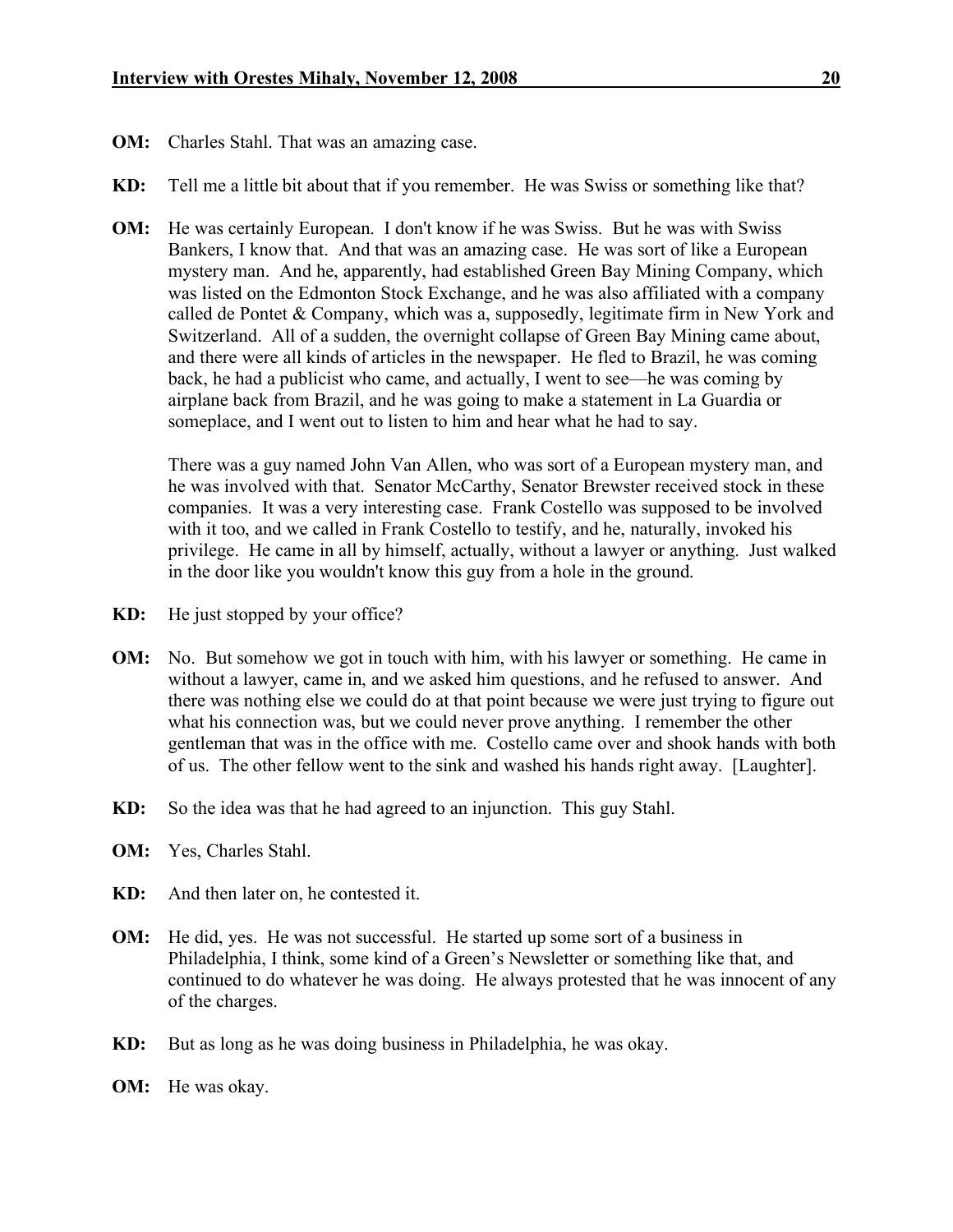- **KD:** He just couldn't come back.
- **OM:** I think we actually enjoined him, or he consented to an injunction from doing any business in the State of New York, that's what it was, and he tried, I think, to overturn it, unsuccessfully, and then he opened up this newsletter in New Jersey. And then they just sort of lost track of him.
- **KD:** I came across some other ones. I don't know if you'll remember them. There was one called Southwest Chemical and Iron where, apparently, they were selling stock or something like that, and somehow, you found out they didn't have a factory, or they had a factory but there was nothing inside, or something to that effect.
- **OM:** Well, it's very probable, but I don't remember it.
- **KD:** All right. And there's one more, which was you provided some documents that had to do with flying saucers and some sort of scam involving flying saucers.
- **OM:** It had something to do with somebody whose shtick was flying saucers. At that point, I guess flying saucers were the thing, right? I don't remember the details.
- **KD:** It was all about coming up with the right story, I guess.
- **OM:** I think you're right. I think at that point, we had a good story. Working for people who were elected to office, and you had to come up with stories of whether they were, you know, gigantic stories, you know, which involved thousands and thousands of people, or maybe one person who got swindled, that made a good story. And there's nothing wrong with that, you know. The little guy is entitled to whatever the New York Securities Act could do for him too. Put a little pressure on the guy, get his money back. That's okay. You don't have to enjoin him or put him in jail, but just politely ask him, "Hey, give the guy your money back."
- **KD:** When did you decide to retire from the securities group in New York State?
- **OM:** I was reaching my retirement age, I guess, in the Attorney General's Office. I think it was 55. This is an interesting story. I decided I was going to seek employment elsewhere. I went to several places. I went to a headhunter. And she told me that I should go to people that I knew and try to tell them that I was looking and so forth and so on. She sent me to this well-known lawyer who had just become a partner in a major New York law firm, whose name I forgot. He was very well known. Somehow I got the appointment, and he was sitting behind this huge desk, and an opulent sort of place. He had rings all over his fingers, he was just incredible. He asked me what my curriculum vitae looked like, and I came back and I told my wife, "I don't think I'm going to get that job." [Laughter].
- **KD:** Don't have enough rings?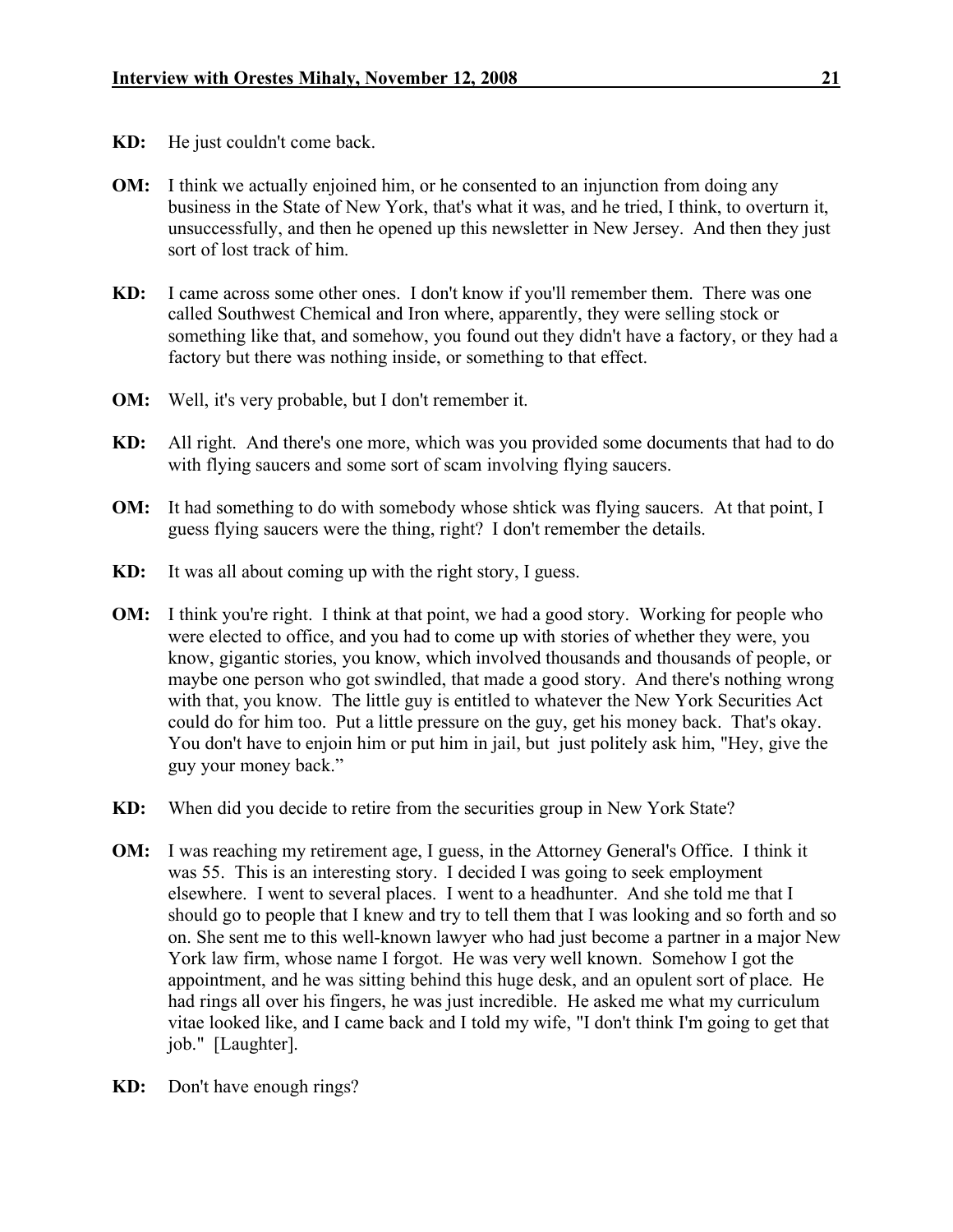- **OM:** Yes. But then eventually, eventually, the lady who was my head hunter, she said, "You better make sure you've got people that you can say recommend you." I said, "Oh, that's a good idea." I said, so I said, "Well, I got Stanley Sporkin, I got Steve Hammerman," and I named a third person. I forget what. So she said, "Well, you better call them up and tell them that you're going to use their name," which I did. I called up Stanley and Steve Hammerman, who was, at that point, with Merrill Lynch. He said, "Oh, yes, Orestes, that's good. You know, that's good." So meanwhile, in a few days, or the next day, I get a call from one of his associates who says, "Orestes is looking for a position?" So that's how I got the position. Just happenstance, because the lady told me to get some good recommendations, and I went to Steve and got it.
- **KD:** It's all about knowing someone. How did you know Stanley Sporkin? When did you work with him?
- **OM:** We worked with him when I was with the A.G.'s office on several matters, all the time. He was a good guy!
- **KD:** When he was doing enforcement?
- **OM:** Yes. As a matter of fact, we had a case involving the American Stock Exchange. They came out with a press release, I guess it was an article in the newspaper that said, basically, that they had painted the tape. They had put something on the tape that was not true.
- **KD:** AMEX said that they had done that.
- **OM:** The release that they put out stated that, to that effect. I thought that was outrageous. I just couldn't figure it out. Here's this major firm admitting it, basically. I called up Stanley, and I said, "Stanley, X, Y and Z." I says, "I'd like to do something about this. I want to go against them criminally." Stanley says, "Yes, go ahead." He agreed with me. Let me get the story straight here. So we decided we're going to go ahead with it, and we had a wire put on one of our police guys who engaged in a conversation with someone from the AMEX on the street. Exactly how that happened, I don't remember. But when he got back to the office, the wind was so high that it was unintelligible, so we didn't have the proof enough to go for a criminal prosecution, and we settled for something less than a punitive thing against AMEX.
- **KD:** You brought somebody in from AMEX and said here's the deal?
- **OM:** Yes.
- **KD:** What kind of punitive damages—
- **OM:** I've forgotten. I've forgotten.